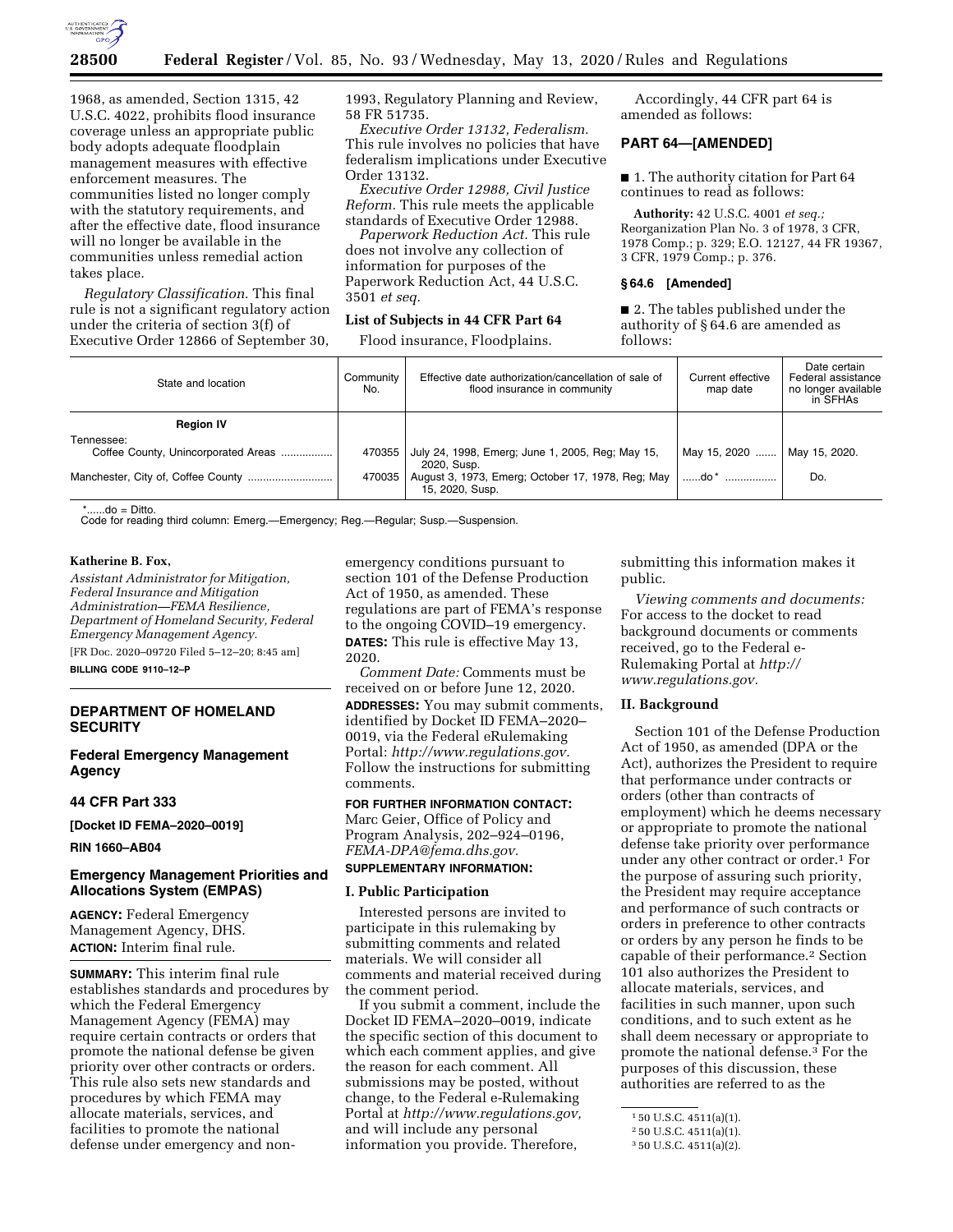President's ''priorities'' and ''allocations'' authorities.

FEMA is publishing this rule to comply with Section 101(d), which requires agencies delegated authority under Section 101 to issue final rules to establish standards and procedures by which the priorities and allocations authority is used to promote the national defense, under both emergency and non-emergency conditions. Executive Order 13911, ''Delegating Additional Authority Under the Defense Production Act With Respect to Health and Medical Resources To Respond to the Spread of COVID–19,'' 85 FR 18403 (Apr. 1, 2020), delegates the President's authority under Section 101 to the Secretary of Homeland Security with respect to health and medical resources needed to respond to the spread of Coronavirus Disease 2019 (COVID–19) within the United States. Executive Order 13911 provides that the Secretary may use the authority under section 101 of the Act to determine, in consultation with the heads of other executive departments and agencies as appropriate, the proper nationwide priorities and allocation of health and medical resources, including by controlling the distribution of such materials (including applicable services) in the civilian market, for responding to the spread of COVID–19 within the United States. Executive Order 13911 also delegates implementing authorities, such as enforcement authority under section 705 of the Act.4

The Secretary of Homeland Security has further delegated these authorities to the FEMA Administrator.5 Priorities authorities (and other authorities delegated by the President to the Secretary of Homeland Security and redelegated to the FEMA Administrator) may be re-delegated by the Administrator, to the extent consistent with the requirements of 3 U.S.C. 301 and the delegation of Presidential authority under which FEMA is operating. The Administrator retains authority for allocations.

This final rule establishes the Emergency Management Priorities and Allocations System (EMPAS), which will become part of the Federal Priorities and Allocations System (FPAS), which is the body of regulations that establishes standards and procedures for implementing the President's authority under Section 101(a) of the DPA. Pursuant to Section

101(d) of the DPA, heads of Federal agencies to which the President delegates authority under section 101 must issue rules that establish standards and procedures by which the priorities and allocations authority is used, and develop a consistent and unified Federal priorities and allocations system.''

The EMPAS regulations have two principal components: Priorities and allocations. Under the priorities component, contracts, or orders necessary or appropriate to support programs that have been approved for priorities support are required to be accepted and given priority over other contracts or orders to facilitate expedited delivery to promote the U.S. national defense. Under the allocations component, materials, services, and facilities may be allocated to promote the national defense. For both components, the term ''national defense'' is defined broadly and includes critical infrastructure protection and restoration, emergency preparedness and response, and recovery from man-made disasters.6

Section 101(d)(2) requires agencies with delegated authority under section 101 to consult as appropriate and to the extent practicable with other Federal agencies to develop a consistent and unified Federal priorities and allocations system. This rule is one of several rules published to implement Section 101 of the Act. The final rules of the agencies with Section 101 authorities, which are the Departments of Commerce, Energy, Health and Human Services, Transportation, and Agriculture,7 currently constitute the FPAS. FEMA is publishing this interim final rule in compliance with Section 101(d) and FEMA's EMPAS provisions are consistent with the FPAS regulations issued by other agencies.

Given the context in which the President delegated these authorities to the Secretary of Homeland Security, who then redelegated such authorities to the FEMA Administrator, FEMA prioritized consistency with those FPAS regulations that FEMA already uses and are most relevant to the current pandemic crisis. The regulations therefore draw heavily on (1) the Department of Commerce's Defense Priorities and Allocations System (DPAS) regulations, found at 15 CFR part 700, which are the most commonly referenced and used FPAS regulations and which FEMA currently relies upon

pursuant to a delegation of authority,8 and (2) the Department of Health and Human Services' Health Resources Priorities and Allocations System (HRPAS) regulations, found at 45 CFR part 101, which relate to a resource category similar to the immediate impetus for this rulemaking. In general, in choosing between competing provisions, FEMA has favored those provisions that allow FEMA to respond to emergency circumstances, including the current pandemic crisis, with the greatest flexibility and speed.

The specific proposals in this rule are more fully described below.

## **III. Discussion of the Interim Final Rule**

This interim final rule adds 44 CFR part 333 to establish standards and procedures for prioritization of contracts and orders and for allocation of materials, services, and facilities to promote the national defense under both emergency and non-emergency conditions.

## *A. Subpart A—Purpose*

Section 333.1 states that the purpose of the EMPAS, in general terms, is providing standards and procedures for use of those priorities and allocations authorities under the Defense Production Act that are the subject of a delegation from the President to DHS or FEMA. This includes, but is not limited to, use of such authority to support emergency preparedness activities pursuant to Title VI of the Robert T. Stafford Disaster Relief and Emergency Assistance Act (42 U.S.C. 5195 *et seq.*), and related statutes, with respect to health and medical resources needed to respond to the spread of COVID–19 within the United States pursuant to Executive Order 13911.

FEMA has not limited the applicability of this rule to the COVID– 19 context because of FEMA's unique mission set. Although FEMA's current authority under section 101—which relates to health and medical resources needed to respond to the spread of COVID–19 within the United States—is based on Executive Order 13911, FEMA believes that it is critical to ensure that FEMA has an established set of EMPAS

<sup>4</sup> 50 U.S.C. 4555.

<sup>5</sup> DHS Delegation 09052 Rev. 00.1, ''Delegation of Defense Production Act Authority to the Administrator of the Federal Emergency Management Agency'' (Apr. 1, 2020).

<sup>&</sup>lt;sup>6</sup> See 50 U.S.C. 4552(14).

<sup>7</sup>See Executive Order 13603, ''National Defense Resources Preparedness,'' section 201, 77 FR 16651 (Mar. 22, 2012).

<sup>8</sup>See generally U.S. Dep't of Commerce, DPAS Delegation 4, Delegation of Authority to the Secretary of Homeland Security, *[https://](https://www.fema.gov/media-library-data/1484838423965-e82805cf10b55929142fab1fced213d8/DPAS_Delegation_4.pdf) [www.fema.gov/media-library-data/1484838423965](https://www.fema.gov/media-library-data/1484838423965-e82805cf10b55929142fab1fced213d8/DPAS_Delegation_4.pdf)  [e82805cf10b55929142fab1fced213d8/DPAS](https://www.fema.gov/media-library-data/1484838423965-e82805cf10b55929142fab1fced213d8/DPAS_Delegation_4.pdf)*\_ *[Delegation](https://www.fema.gov/media-library-data/1484838423965-e82805cf10b55929142fab1fced213d8/DPAS_Delegation_4.pdf)*\_*4.pdf* (Mar. 8, 2016) (delegating authority to DHS); DHS Delegation 09052 Rev. 00.1 (Apr. 1, 2020) (delegating authority to FEMA). The Department of Commerce is the resource department for ''all other materials, services, and facilities, including construction materials'' under Executive Order 13603 section 201, 77 FR 16651 (Mar. 22, 2012).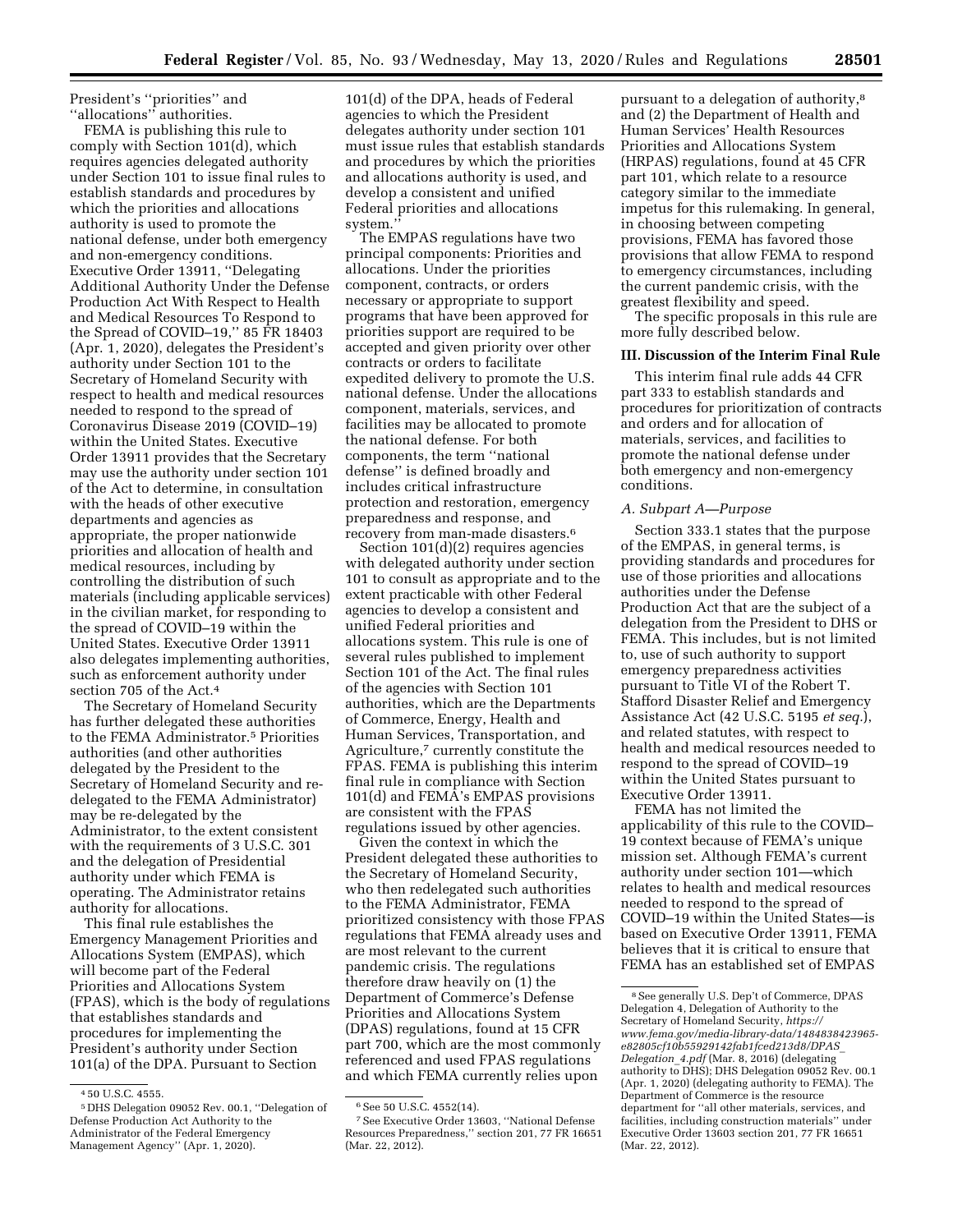regulations available for immediate use in the event that the President delegates to DHS or FEMA additional priorities and allocations authorities in the future, including during an emergency situation. As stated in the description of section 333.2 below, FEMA does not anticipate a conflict with the delegated authorities of other resource agencies.

# *B. Subpart B—Overview*

1. Section 333.2 Program Eligibility

Consistent with DPAS regulations at 15 CFR 700.2 and HRPAS regulations at 45 CFR 101.3, section 333.2 provides an overview of program eligibility and clarifies FEMA's ability to delegate authority to place priority ratings on contracts or orders to certain Federal Government agencies, to the extent consistent with the delegation of Presidential authority under which FEMA is operating. FEMA will post announcements regarding approved programs to *[www.fema.gov.](http://www.fema.gov)* 

2. Section 333.3 Priority Ratings and Rated Orders

Consistent with the DPAS regulations at 15 CFR 700.3, Section 333.3 explains what priority ratings and rated orders are and generally how they will operate within EMPAS. Sections 333.4 through 333.7 are reserved.

## *C. Subpart C—Definitions*

The ''Definitions'' section appears in Section 333.8 and provides definitions for the relevant regulatory terms, consistent with DPAS regulations at 15 CFR 700.8 and the HRPAS regulations at 45 CFR 101.20. Section 333.9 is reserved. For purposes of this rulemaking, FEMA has chosen to define ''health and medical resources'' consistent with the definition of ''health resources'' in the HRPAS and other FPAS regulations for convenience and consistent with currently anticipated needs. FEMA may revise this definition by rulemaking, to the extent consistent with Executive Order 13911, at a future time. FEMA welcomes comment on this issue.

In contrast to other FPAS regulations, FEMA has chosen to specifically define ''written'' and ''in writing'' to make clear that FEMA will accept either tangible or electronic documents as ''written'' communications or records under this rule. FEMA wishes to allow electronic communication to the greatest extent possible, to allow for more efficient operations. In addition, FEMA has defined ''written electronic'' to mean written and in electronic form, except that when electronic form is impracticable under the circumstances,

FEMA may construe this term to allow for a tangible format. As noted below, FEMA has made clear in certain provisions that it will not just permit, but also require, electronic communications.

# *D. Subpart D—Priorities and Placement of Rated Orders*

## 1. Section 333.10 Authority

Section 333.10 describes the authority under which FEMA is implementing DPA Section 101. Consistent with section 333.1, although this rule is being issued to implement the delegation of authority in Executive Order 13911 with respect to health and medical resources needed to respond to the spread of COVID–19 within the United States, section 333.10 provides that FEMA may operate this rule under any authorities that the President may delegate to DHS or FEMA (or through DHS to FEMA) under section 101 of the Defense Production Act. This approach will ensure that FEMA is fully and immediately capable of fulfilling its emergency response and DPA coordination duties, including such duties as DHS and FEMA have long held under 104(b) of Executive Order 13603, to the extent that the President decides to further delegate priorities and allocations authorities to DHS or FEMA to carry out such duties.

FEMA does not anticipate that this approach will result in any conflicts with the delegated authorities of other resource agencies, because these regulations are specifically tied to presidential delegations of authority. Except in contexts where the President has delegated additional priorities and allocations authorities to DHS or FEMA, FEMA will continue to rely on other agencies' existing FPAS regulations, and the delegations issued thereunder, with respect to priorities and allocations issues.

# 2. Section 333.11 Priority Ratings

Consistent with the DPAS regulations at 15 CFR 700.11 and HRPAS regulations at 45 CFR 101.31, section 333.11 describes the two possible levels of priority and the program identification symbols used when rating an order. FEMA also clarifies that a priorities directive is a directive issued by FEMA regarding priority treatment for a given item. Such directives take precedence over any DX-rated order, DO-rated order, or unrated order, as stipulated in the directive.

3. Section 333.12 Elements of Rated Order

Consistent with the DPAS regulations at 15 CFR 700.12, section 333.12 describes in detail what each rated order must include, consisting of the appropriate priority rating, delivery date information, signatures, and required language. Like the DPAS regulations, this provision requires certain emergency preparedness-related orders to include a statement regarding the time limits for accepting or rejecting the order. Unlike the DPAS regulations, FEMA is requiring that the statement also include specific reference to the mandatory acceptance and rejection provisions of section 333.13. The parallel DPAS regulation does not require this level of specificity, but FEMA thought it appropriate to require this text in the interest of clarity.

FEMA has added new text to section 333.12, to specify additional elements that must be included when FEMA or a Delegate Agency issues a rated order to facilitate a sale from the person to a third party, regardless of the nature of the third party's relationship with the Federal Government, if any. FEMA or a Delegate Agency may take such an action in the event that FEMA determines that such an order is necessary or appropriate to promote the national defense. Paragraph (c) requires all rated orders used to facilitate sales to third parties to include language making clear to the person receiving the order that the order is being placed to facilitate a sale to a third party. FEMA believes the additional required language in these rated orders will ensure those receiving the order clearly understand that the order is for the facilitation of a sale to a third party, and may help avoid any confusion or delay that might otherwise occur. Section 333.19, discussed below, also details special provisions for these orders. Requiring the additional notification in paragraph (c) of this section ensures that persons receiving such orders are fully informed of the applicability of the special provisions in section 333.19.

As part of the COVID–19 response, FEMA is coordinating efforts to assist third parties in obtaining critical health and medical resource supplies. Including this language in each rated order involving a third party ensures clarity, including with respect to the applicability of section 333.19, and is consistent with FEMA's role in facilitating the delivery of these critical resources to effectively respond to the current COVID–19 crisis.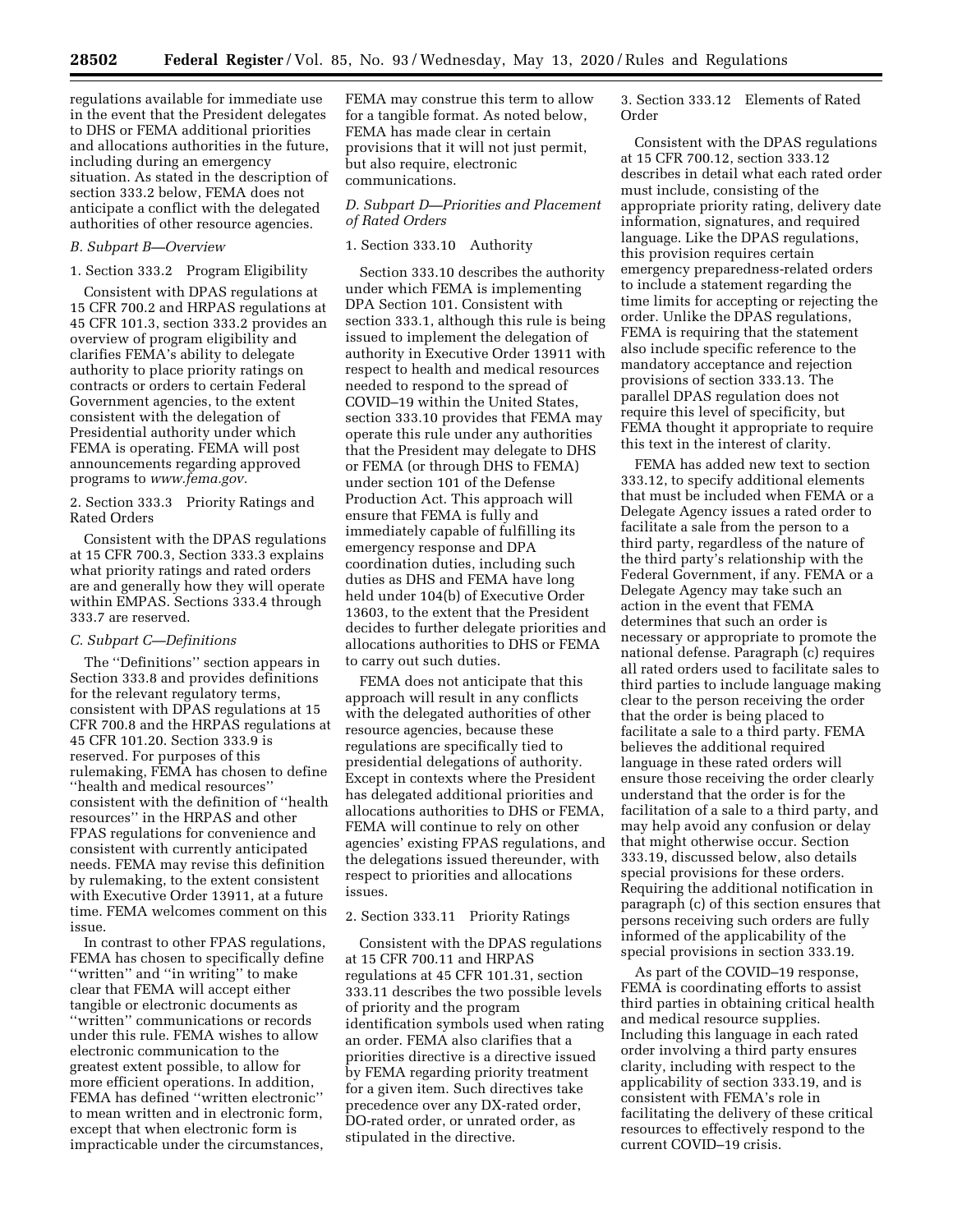# 4. Section 333.13 Acceptance and Rejection of Rated Orders

Section 333.13 details when orders placed by FEMA may or must be accepted or rejected, and what the procedures are for both, including customer notification requirements for emergency conditions. Specifically, paragraph (a) requires acceptance of every rated order received regardless of any other rated or unrated orders that have been accepted and prohibits discrimination against rated orders such as by charging higher prices or imposing different terms and conditions. Paragraph (b) requires rejection of rated orders for delivery on a specified date if the person is unable to fill the order by that date, and requires the person to inform the customer of the earliest date on which delivery can be made and offer to accept the order on that basis. Paragraph (b) also provides for mandatory rejection based on the order rating, if other rated orders would be impacted. Paragraph (c) provides for optional rejection of rated orders in limited circumstances, consistent with DPAS regulations at 15 CFR 700.13(c) and HRPAS regulations at 45 CFR 101.33(c). Paragraph (d) details the customer notification requirements for rated orders. Consistent with DPAS regulations at 15 CFR 700.13(d)(2), FEMA is adopting a requirement that persons must accept or reject rated orders for emergency preparedness approved programs within the timeframe stated on the order. The regulation provides minimum time frames of 6 hours after receipt of the order if in response to a hazard (including, for instance, an outbreak of infectious disease) that has occurred, or 12 hours after receipt if the order is issued to prepare for an imminent hazard. FEMA is adopting these timeframes because such orders would require a shorter time frame to ensure delivery in time to provide disaster assistance, emergency response, or similar activities. FEMA believes that the exigent circumstances inherent in such activities justify requiring a shorter response time. Further, FEMA is requiring written electronic confirmation of shipment or performance delays within a 24-hour period (rather than the one-working-day requirement in the DPAS regulations) given the exigent circumstances under which the agency must provide emergency preparedness, mitigation, response, and recovery services and the need for clear, reliable statements regarding such delays to ensure the ultimate timely delivery of these services.

# 5. Section 333.14 Preferential Scheduling

Consistent with DPAS regulation at 15 CFR 700.14, section 333.14 details procedures for scheduling rated orders. Paragraph (a) explains generally that operations must be scheduled to satisfy delivery requirements of each rated order. Paragraph (b) details the appropriate production preferences based on rating order. Where rating orders conflict, paragraph (c) explains the appropriate preferences. If a person is unable to resolve such a conflict, this section refers them to special priorities assistance provided in Sections 333.20 through 333.24. Paragraph (d) allows the use of inventoried production items to fill rated orders when a person is unable to purchase the needed production items in time to fill a rated order and allows for their replacement with the use of a rated order.

6. Section 333.15 Extension of Priority Ratings

This section requires a person to use rated orders with suppliers to obtain items needed to fill a rated order, allowing the priority rating to ''extend'' from contractor to subcontractor to supplier throughout the entire procurement chain. In paragraph (c), FEMA is adopting the DPAS requirement in 15 CFR 700.15(c) that a person must use rated orders with suppliers to obtain items needed to fill an emergency preparedness order and that the supplier must accept or reject within the required time limit stated in the rated order that is being filled. FEMA is adopting the DPAS requirement to ensure delivery in time to provide disaster assistance, emergency response, or similar services. FEMA believes that the exigent circumstances inherent in such activities justify requiring a shorter response time.

7. Section 333.16 Changes or Cancellations of Priority Ratings and Rated Orders

Consistent with both DPAS regulation at 15 CFR 700.16 and HRPAS regulations at 45 CFR 101.36, this section provides procedures for changing or cancelling a rated order by FEMA, a Federal Government agency authorized by delegation from FEMA to place priority ratings on contracts or orders needed to support approved programs (a ''Delegate Agency''), and/or other persons who placed the order. Paragraph (a) explains how a priority rating on a rated order may be changed or cancelled and requires written electronic notification from the person

who placed the rated order to expedite processing. Paragraph (b) explains that suppliers must give the appropriate preferential treatment to the order when it is changed to a higher priority rating. Paragraphs (c) and (d) describe what types of amendments do and do not constitute a new rated order, respectively. Paragraph (e) requires cancellation of rated orders or priority ratings on orders if the person no longer needs the items from suppliers. Paragraph (f) requires prompt notification to all suppliers of rating additions, changes, or cancellations via written electronic notification to expedite processing.

# 8. Section 333.17 Use of Rated Orders

This section lists what items must be rated. Paragraph (a) details what rated orders must be used to obtain. Consistent with both DPAS regulation at 15 CFR 700.17(b) and HRPAS regulations at 101.37(b), paragraph (b) allows a person to use a rated order to replace inventoried items if such items were used to fill rated orders, under certain circumstances. Paragraphs (c) and (d) describe the use of program identification symbols when rated orders are combined, and detail the procedures for combining two or more rated orders, as well as rated and unrated orders. Paragraph (e) addresses rated orders for the minimum commercially procurable quantity, and paragraph (f) discusses ratings on contracts and orders for less than one half of the Simplified Acquisition Threshold as established by the Federal Acquisition Regulation (FAR). See 48 CFR 2.101. FEMA's provision is consistent with the parallel DPAS and HRPAS provisions, except that FEMA's provision eliminates the specific dollar amount to ensure consistency with the current and future FAR provisions.9

9. Section 333.18 Limitations on Placing Rated Orders

Consistent with DPAS regulations at 15 CFR 700.18, section 333.18 prohibits the use of rated orders under specific circumstances. Paragraph (a) sets forth the general limitations on placing a rated order, and paragraph (b) prohibits the use of rated orders to obtain earlier than needed delivery dates, greater than needed quantities of items, items in advance of the receipt of a rated order, or other specific items.

<sup>9</sup>See, *e.g.,* 84 FR 52420 (Oct. 2, 2019) (proposed increase to micro-purchase and simplified acquisition thresholds).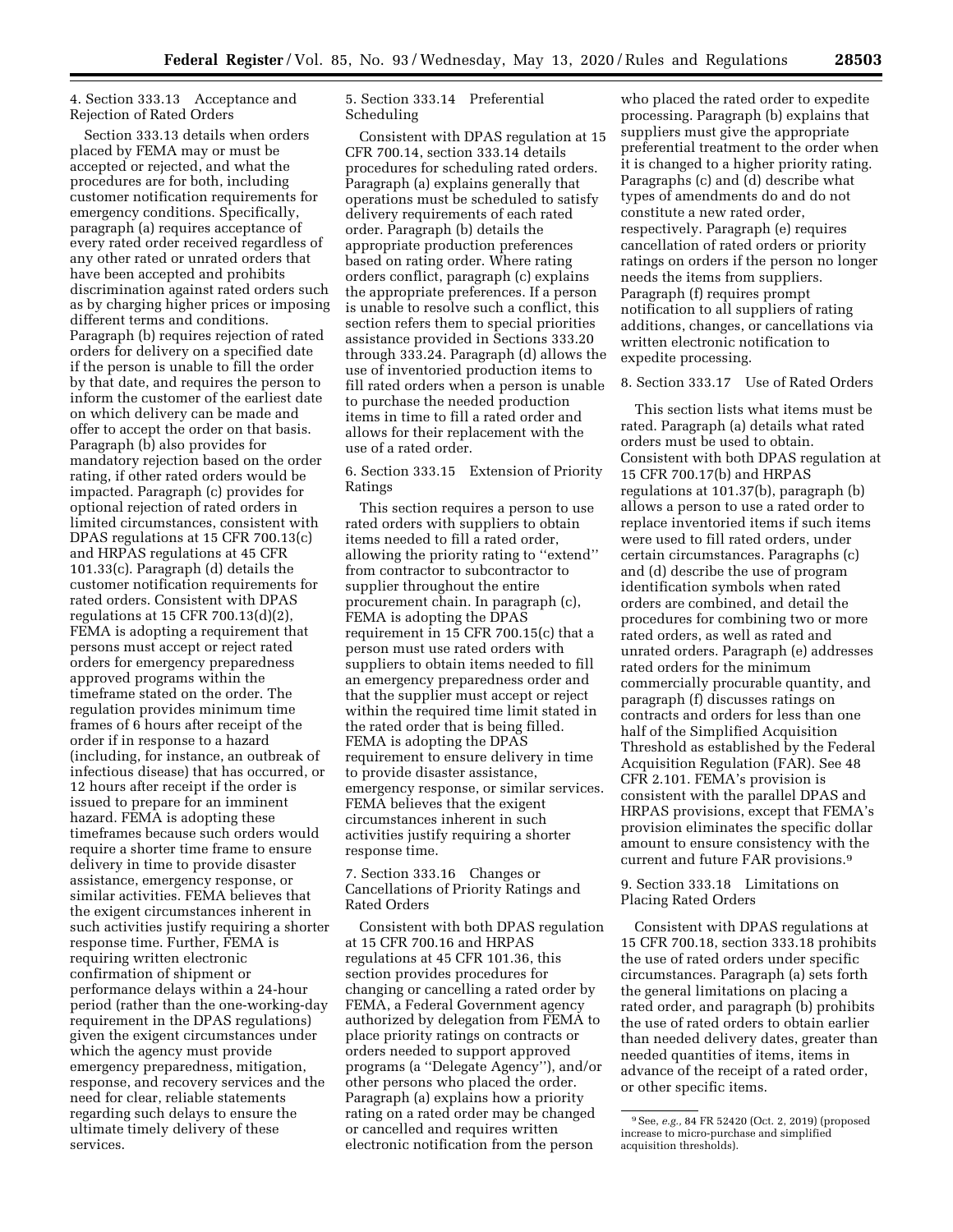10. Section 333.19 Special Provisions Applicable to Rated Orders for Third Parties

In addition to the required language for each rated order regarding third party facilitations provided in section 333.12, FEMA is adding section 333.19 to specifically address rated orders for third parties. Given the unique circumstances faced in the COVID–19 pandemic, it may be necessary or appropriate for FEMA to use its priority rating authority under section 101(a)(1) of the DPA to facilitate the sale of health and medical resources to third parties. FEMA believes that it may be able to use such transactions to assist third parties in obtaining critical health and medical resource supplies as part of the current response for COVID–19. Such transactions may also be useful in other emergency circumstances. Adding a regulatory provision regarding this type of order benefits all parties, by creating a clear framework for such transactions.

Paragraph (a) makes clear that the EMPAS applies to rated orders placed by FEMA or a Delegate Agency to facilitate sales to third parties, unless otherwise specified. Paragraph (b) provides that where FEMA or a Delegate Agency has placed a rated order to facilitate a sale to a third party, the third party will be responsible for satisfying the applicable terms of sale and payment. The Federal Government will not be liable for any failure to meet the terms of sale or payment for rated orders to facilitate sales to third parties. Paragraph (c) provides that FEMA or the Delegate Agency may amend or cancel the rated order pursuant to section 333.16 if the third party is unable to satisfy the applicable terms of sale or payment. Paragraph (c) confirms that an amendment to such an order to provide for delivery to FEMA, the Delegate Agency, or another third party would not constitute a new rated order. FEMA believes these additional provisions are essential to clarify the requirements for rated orders to facilitate sales to third parties.

In the event that FEMA determines that facilitation of sales to third-parties is necessary or appropriate to support the national defense, this provision of the EMPAS regulations will help clarify the roles and responsibilities of FEMA and/or the Delegate Agency, the third party, and the person(s) receiving the order. FEMA seeks comment on this section.

# *E. Subpart E—Special Priorities Assistance*

# 1. Section 333.20 General Provisions

Consistent with DPAS regulations at 15 CFR 700.50 and with Department of Agriculture regulations at 7 CFR 789.20, this section lays out how and when FEMA may provide special priorities assistance and how a person should contact FEMA or the Delegate Agency (as appropriate) when seeking assistance. Paragraph (a) describes what special priorities assistance is and the circumstances in which it might be needed. Paragraph (b) explains that special priorities assistance is available for any reason consistent with part 333 and offers specific examples of issues that special priorities assistance may help to resolve, including authorizing the use of priority ratings on orders to obtain items not otherwise ratable under this part. The examples provided in this section are not a full and complete list of the types of issues that special priorities assistance may help to resolve, but merely a sample of common issues offered as guidance. Paragraph (c) provides information about how requests for special priorities assistance may be submitted.

2. Section 333.21 Requests for Priority Rating Authority

Consistent with HRPAS regulations at 45 CFR 101.41, this section identifies circumstances in which a person may request authority to use a priority rating on orders to obtain items not normally rated under this part; provides information on where to submit requests for priority rating authority for production or construction equipment and when such orders may be used to lease such equipment; and details when FEMA may authorize a person to place a priority rating on an order to a supplier in advance of the issuance of a rated prime contract, and lists factors FEMA will consider in deciding whether to grant this authority.

Paragraph (a) provides that when a rated order is likely to be delayed because a person is unable to obtain items not normally rated under this part, the person may request authority to use a priority rating in ordering the items.

Paragraph (b)(1) explains that requests for priority rating authority for production or construction equipment must be submitted to the Department of Commerce using the appropriate form. Paragraph (b)(2) provides that when the use of a priority rating is authorized for the procurement of production or construction equipment, a rated order may be used either to purchase or to

lease such equipment. However, in the latter case, the equipment may be leased only from a person engaged in the business of leasing such equipment or from a person willing to lease rather than sell.

Paragraph (c) sets forth the requirements for placing a priority rating on an order in advance of the issuance of a rated prime contract. Paragraph (c)(1) provides that upon specific request, FEMA may authorize such a placement to promote the national defense. The requestor must obtain sponsorship of the request from FEMA or the appropriate Delegate Agency, and the requestor must assume any business risk associated with the advanced placement of rated orders in the event the rated prime contract is not issued. Paragraph (c)(2) contains a statement that must be included in requests for authority to place a priority rating on an order in advance of a rated prime contract. This statement, when included as part of a request, ensures the requestors understand and accept the liability they assume, as required in paragraph (c)(1), for any business risk associated with the advance placement of rated orders in the event the rated prime contract is not issued. Paragraph (c)(3) provides that when reviewing requests for rating authority in advance of a rated prime contract, FEMA will consider, among other things, five specific criteria: The probability that the prime contract will be awarded; the impact of the resulting rated orders on suppliers and on other authorized programs; whether the contractor is the sole source; whether the item being produced has a long lead time; and the time period for which the rating is being requested. Paragraph (c)(4) permits FEMA to require periodic reports on the use of the authority granted under paragraph (c), in order to ensure appropriate oversight. Paragraph (c)(5) requires that when advance rating authority has been granted but a rated prime contract is not issued, the person who requested the advance rating authority must promptly notify all suppliers who have receive rated orders pursuant to the advance rating authority that the priority rating on those orders is cancelled.

## 3. Section 333.22 Examples of Assistance

Consistent with DPAS regulations at 15 CFR 700.52 and HRPAS regulations at 45 CFR 101.42, this section provides a number of examples of situations where special priorities assistance may be provided. Although such assistance may generally be provided for any reason in support of this part, special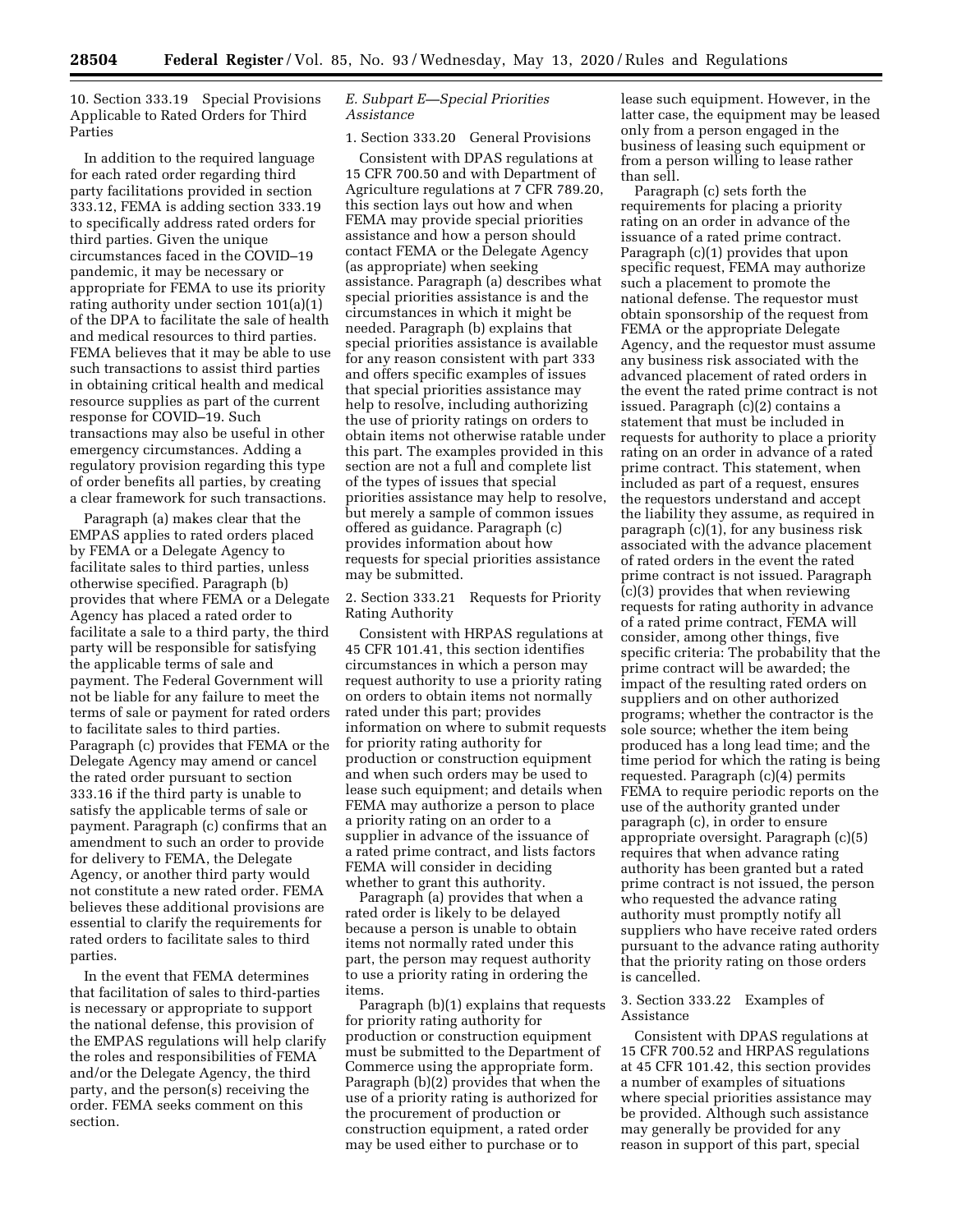priorities assistance is usually provided in situations where there is difficulty obtaining delivery against a rated order by the required delivery date or difficulty locating a supplier for an item needed to fill a rated order. The examples provided in this section are not a full and complete list of the types of assistance available under this subpart, but merely an illustrative sample offered as guidance.

## 4. Section 333.23 Criteria for Assistance

Consistent with both DPAS regulations at 15 CFR 700.53 and HRPAS regulations at 45 CFR 101.43, this section provides criteria for granting requests for special priorities assistance. Consistent with the requirements of this part, requests for special priorities assistance must establish that there is an urgent need for the item and that the person making the request has made a reasonable effort to resolve the problem. Requests should also be submitted in a timely manner, to allow sufficient time for FEMA or the Delegate Agency to provide a meaningful resolution to the problem; requests submitted too late to allow for such a resolution waste limited administrative resources and time, both of which are crucial in emergency situations.

5. Section 333.24 Instances Where Assistance Will Not Be Provided

Consistent with both DPAS regulations at 15 CFR 700.54 and HRPAS regulations at 45 CFR 101.44, this section makes clear that special priorities assistance is provided at the discretion of FEMA or the Delegate Agency and provides examples of instances in which assistance may not be provided. The examples provided are not a full and complete list of the cases in which assistance may not be provided, but simply a few common cases where assistance is not warranted to meet the objectives of this part, and therefore may not be granted.

# *F. Subpart F—Allocation Actions*

Generally, the standards set forth in Sections 333.30 through 333.32 mirror similar provisions in the DPAS regulations at 15 CFR 700.30 through 700.32 and HRPAS regulations at 45 CFR 101.50 through 101.52 and provide reasonable assurance that allocation orders will be used only in situations where the circumstances justify such orders. Sections 333.33 through 333.36 address the types of allocation orders, elements required for an allocation order, and the process for acceptance,

modification, and cancellation of allocation orders.

## 1. Section 333.30 Policy

The DPAS regulations at 15 CFR 700.30 and HRPAS regulations at 45 CFR 101.50 include statements of allocations policy. Under these provisions, allocation orders will only be used if priorities authority will not provide a sufficient supply of materials, services, or facilities for national defense requirements, or when use of priorities authority will cause a severe and prolonged disruption in the supply of resources available to support normal U.S. economic activities. Allocation orders will not be used to ration materials or services at the retail level. Allocation orders will be distributed equitably among the suppliers of the resource(s) being allocated and will not require any person to relinquish a disproportionate share of the civilian market. Although these policies may be prudent outside the context of a national emergency, and FEMA will strive to abide by such policies to the extent practicable and appropriate, FEMA requires flexibility to depart from them in the emergency context. Many different forms of allocations may need to be exercised in the emergency context when a hazard has occurred or is imminent, including but not limited to, full allocation of the entire supply of a material, end-use restrictions, conservation measures, set-asides or allotments for emergency requirements, set-asides or allotments for small businesses, inventory restrictions, and other appropriate measures of control as warranted by the emergency conditions. FEMA must be able to order such allocations regardless of whether such allocations implicate paragraphs (a) or (b) of section 333.30.

FEMA has therefore incorporated these general policies in section 333.30, with an exception for emergency situations where a hazard has occurred or is imminent.

## 2. Section 333.31 General Procedures

Before FEMA uses its allocations authority to address a supply problem, the agency will develop a plan pursuant to section 333.31 that includes a copy of the written determination that the program or programs to be supported by the allocation action are necessary or appropriate for the national defense, as well as other elements consistent with the requirements found in the DPAS regulations at 15 CFR 700.31 and HRPAS regulations at 45 CFR 101.51.

3. Section 333.32 Controlling the General Distribution of a Material in the Civilian Market

Section 333.32 prohibits allocation action by FEMA to control the general distribution of a material in the civilian market unless very specific conditions are met. Consistent with DPAS regulations at 15 CFR 700.32, FEMA's Administrator must make a written finding that such material is a scarce and critical material essential to the national defense, and that national defense requirements cannot otherwise be met without creating a significant dislocation of the normal distribution of such material in the civilian market to such a degree as to create appreciable hardship.

With respect to the present COVID–19 emergency, the President has already found that health and medical resources needed to respond to the spread of COVID–19, including personal protective equipment and ventilators, meet the criteria specified in section 101(b) of the Act. The President has specifically delegated, to the Secretary of Health and Human Services and the Secretary of Homeland Security, authority to identify additional specific health and medical resources that meet the criteria of section 101(b). 85 FR 16227 (Mar. 23, 2020) (delegation to HHS); 85 FR 18403 (delegation to DHS). The Administrator has already issued an allocation order on the basis of that Presidential determination and related direction. See 85 FR 20195 (Apr. 10, 2020).10 Thus, with respect to health and medical resources needed to respond to the spread of COVID–19, no further action under new section 333.32 is necessary.

4. Section 333.33 Types of Allocation Orders

Section 333.33 describes the three types of allocation orders that FEMA might issue. The types of allocation orders are a set-aside, a directive, and an allotment. A set-aside is an official action that will require a person to reserve resource capacity in anticipation of receipt of rated orders. An allocation directive is an official action that will require a person to take or refrain from taking certain actions in accordance with its provisions (a directive may, among other things, require a person to stop or reduce production of an item, prohibit the use of selected materials, or

<sup>10</sup>Although FEMA effectuated such allocation order via a temporary rule that predates the regulations announced here, FEMA retains authority to administer and enforce that allocation order according to its terms, and to issue future allocation orders consistent with the procedures announced here.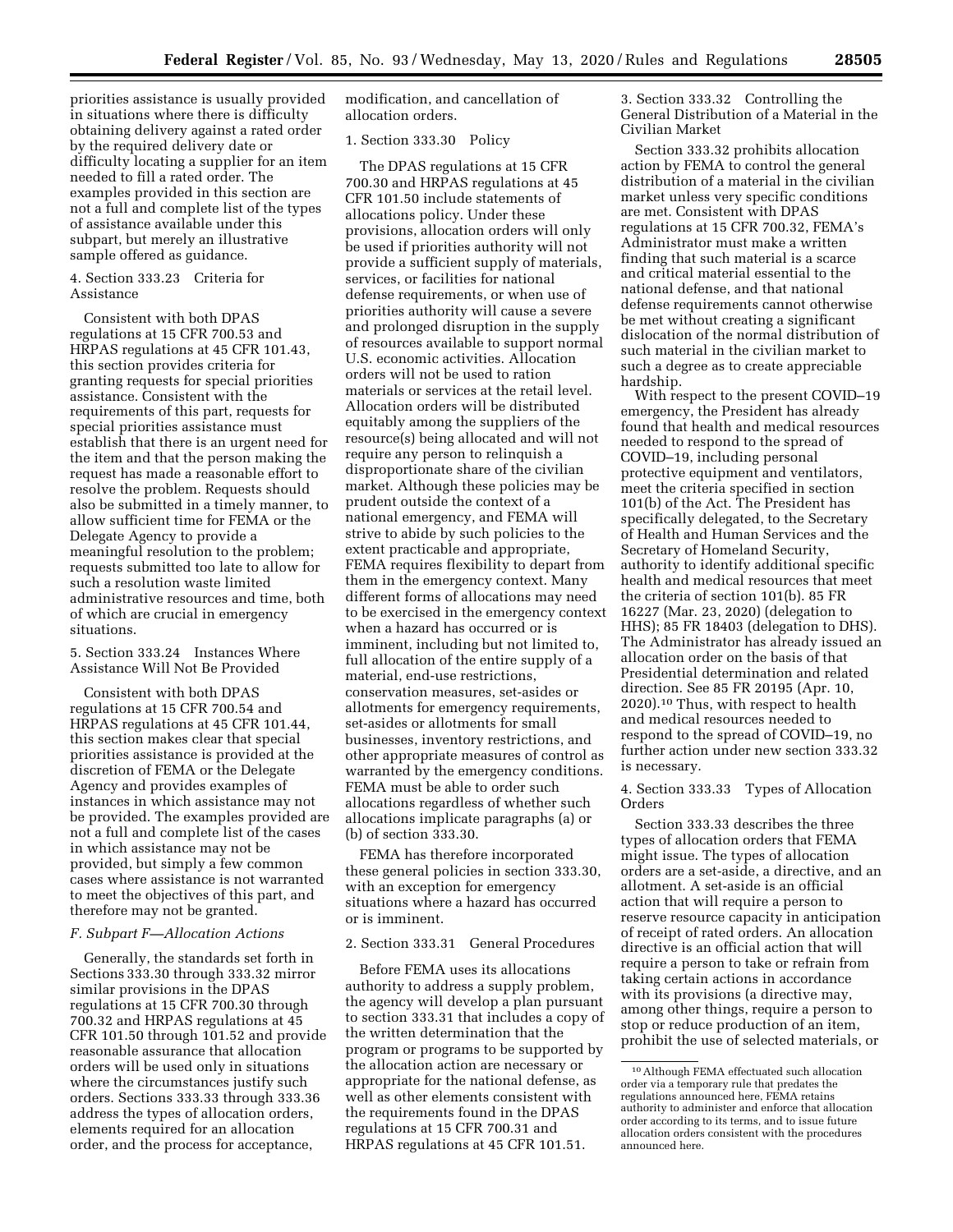divert the use of materials, services, or facilities from one purpose to another). An allotment is an official action that will specify the maximum quantity of a resource authorized for a specific use. Consistent with DPAS regulations at 15 CFR 700.33 and HRPAS regulations at 45 CFR 101.53, FEMA is specifying these three types of allocation orders because it believes that, collectively, they describe the types of actions that might be taken in any situation in which allocation is justified.

# 5. Section 333.34 Elements of an Allocation Order

FEMA sets forth the elements of an allocation order in section 333.34. Specifically, FEMA is adopting the DPAS regulation at 15 CFR 700.34 to allow allocation orders to be issued directly to the affected persons or by constructive notice. Pursuant to paragraph (a), all allocation orders must include a detailed description of the required allocation action(s), including its relationship to previously or subsequently received rated and/or unrated orders, and specific start and end calendar dates for each required allocation action. Paragraph (b) sets forth the elements of the allocation order when issued directly to the affected persons, including the necessary statement regarding to whom the allocation order is issued, the purpose of the allocation order (for national defense), a citation to the EMPAS regulations, and the written signature of the Administrator. Paragraph (c) sets forth the elements of the allocation order when issued by constructive notice through publication in the **Federal Register**. Specifically, paragraph (c) requires FEMA to publish a notice in the **Federal Register** with a statement regarding to whom the allocation order is issued, the purpose of the allocation order, a citation to the EMPAS regulations, and the signature of the Administrator.

FEMA is adopting constructive notice to ensure timely notice to impacted persons. Given the unique emergency preparedness, mitigation, response, and recovery conditions under which FEMA will utilize this authority, the agency believes allowing for constructive notice, similar to the DPAS regulations, is appropriate.

Consistent with DPAS regulations at 15 CFR 700.34 and HRPAS regulations at 45 CFR 101.54, FEMA requires the specific elements for each order because it believes that they provide a proper balance between the need for standards to permit the public to recognize and understand an allocation order if one is issued, and the expectation that any

actual allocation orders will have to be tailored to meet unforeseeable circumstances.

# 6. Section 333.35 Mandatory Acceptance of an Allocation Order

Section 333.35(a) requires that except as otherwise specified in this section, an allocation order must be accepted. Section 333.35(b) prohibits persons from discriminating against an allocation order in any manner, such as by charging higher prices or imposing terms and conditions different than what the person imposed on contracts or orders for the same resource(s) that were received prior to receiving the allocation order. If a person is unable to comply fully with the required actions specified in an allocation order, Section 333.35(c) requires the person to notify FEMA immediately, explain the extent to which compliance is possible, and give reasons why full compliance is not possible. FEMA is adopting the requirement that if such notification is given verbally, written electronic confirmation must be provided within 24 hours (rather than the one-workingday requirement in the DPAS regulations) given the urgency with which emergency preparedness, mitigation, response, and recovery operations must occur and the need for clear, reliable statements regarding such delays to ensure the ultimate timely delivery of these operations. Section 333.35 makes it clear to the public that the limited circumstances and emergency situations that trigger issuance of an allocation order require immediate response to address the situation in an expeditious fashion.

7. Section 333.36 Changes or Cancellations of Allocation Orders

Section 333.36 requires an official action from FEMA to change or cancel an allocation order. Consistent with DPAS regulations at 15 CFR 700.36, FEMA is allowing notice of changes or cancellations of allocation orders to be provided either directly to persons to whom the order applies or by constructive notice. FEMA may complete constructive notice by publication in the **Federal Register**.

### *G. Subpart G [Reserved]*

## H. Subpart H—Official Actions

### 1. Section 333.50 General Provisions

From time to time, FEMA may take specific official actions to implement or enforce the EMPAS regulations. Consistent with DPAS regulations at 15 CFR 700.60, Section 333.50 provides an overview of this subpart and clarifies in paragraph (b) that some official actions

pertaining to compliance are discussed in section 333.61, which is in Subpart I.

2. Section 333.51 Rating Authorizations

Consistent with both the DPAS regulations at 15 CFR 700.61 and HRPAS regulations at 45 CFR 101.61, section 333.51 defines a rating authorization as an official action granting specific priority rating authority and refers persons to section 333.21 to request such priority rating authority.

# 3. Section 333.52 Directives

Section 333.52(a) defines a directive as an official action that requires a person to take or refrain from taking certain actions in accordance with its provisions. Paragraph (b) details directive compliance for the public, prohibiting persons from using or extending a directive to obtain items from a supplier, unless expressly authorized to do so in the directive. Consistent with HRPAS regulations at 45 CFR 101.62(c) and (d), FEMA is clarifying in paragraph (c) that a priorities directive takes precedence over all rated orders, and unrated orders previously or subsequently received, unless a contrary instruction appears in the directive. FEMA is also clarifying in paragraph (d) that an allocations directive takes precedence over all priorities directives, rated orders, and unrated orders previously or subsequently received, unless a contrary instruction appears in the directive. FEMA believes this additional clarification helps better explain the role of directives in the EMPAS process.

4. Section 333.53 Letters and Memoranda of Understanding

Consistent with HRPAS regulations at 45 CFR 101.63, FEMA defines a letter or memorandum of understanding as an official action that may be issued to resolve special priorities assistance cases to reflect an agreement reached by all parties, and explains its use. FEMA is clarifying in paragraph (a) that letters and memorandum of understanding may be issued electronically for efficiency. Given the urgency with which emergency preparedness, response, and recovery operations must occur, FEMA believes written electronic communication is the most efficient and effective method for these official actions.

### *I. Subpart I—Compliance*

### 1. Section 333.60 General Provisions

This section details the actions which may be taken by FEMA to enforce or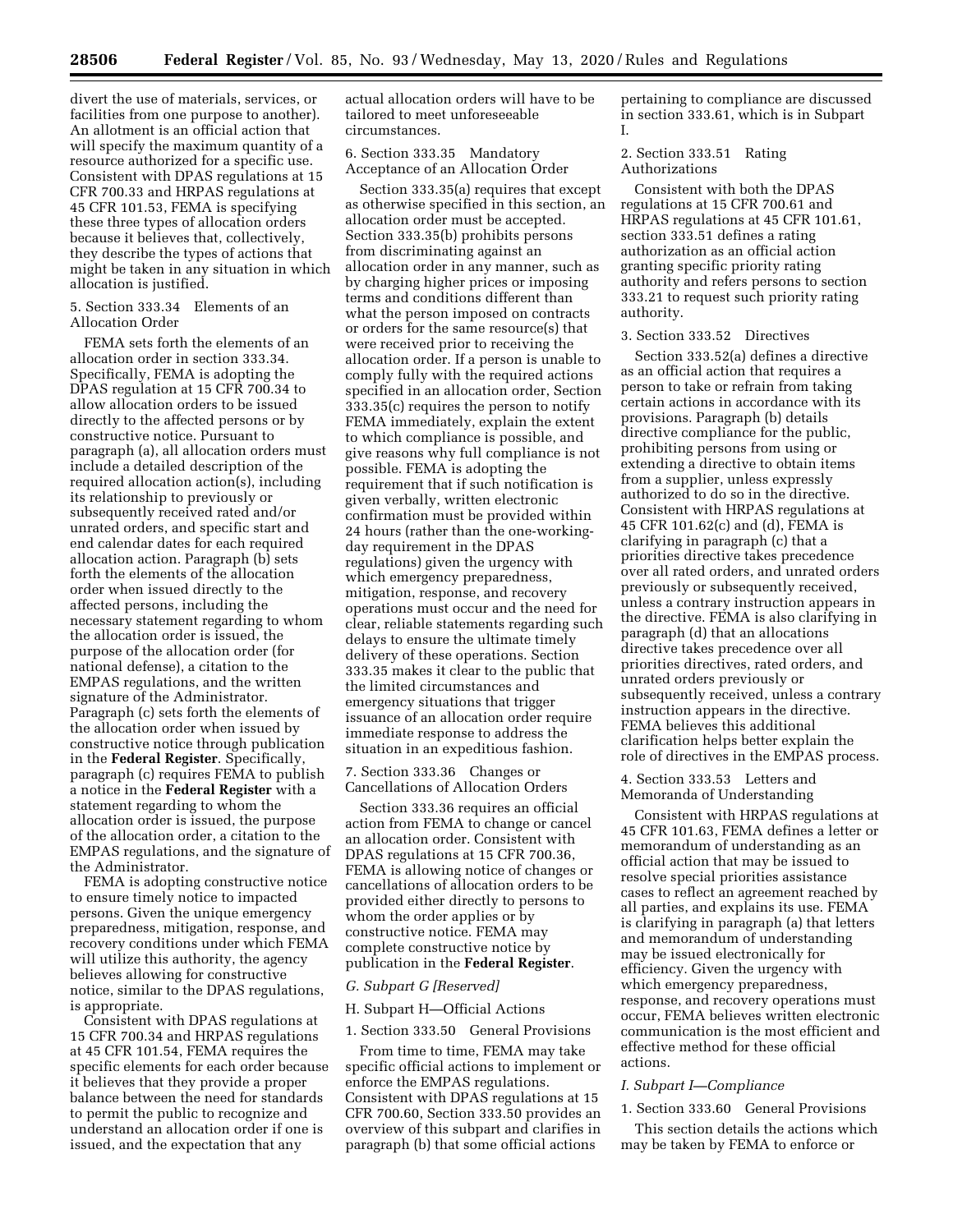administer the DPA and other applicable statutes. FEMA is clarifying in paragraph (a) that compliance actions include audits, investigations, and other inquiries. The agency may use other official actions such as administrative subpoenas, demands for information, or inspection authorizations as part of the compliance process. Consistent with HRPAS regulations at 45 CFR 101.70(b), paragraph (b) reiterates that any person who places or receives a rated order or an allocation order must comply with this part and paragraph (c) states that willful violation of the provisions of title I or section 705 of the DPA or other applicable statutes, this part, or a FEMA official action is a criminal act punishable as provided in the DPA and other applicable statutes. FEMA is mirroring the HRPAS regulations at 45 CFR 101.70(b) and (c) in paragraphs (b) and (c) as they provide clarity to the public regarding the need for compliance and the repercussions of failing to comply.

## 2. Section 333.61 Audits and Investigations

Consistent with the DPAS regulations at 15 CFR 700.71 and HRPAS regulations at 45 CFR 101.71, Section 333.61 details the procedures for audits and investigations. Paragraph (a) defines audits and investigations as official actions involving the examination of books, records, documents, and other writings and information, including electronically stored information, to ensure that the provisions of the DPA and other applicable statutes, this part, and official actions taken by FEMA have been properly followed. An audit or investigation may also include interviews and a systems evaluation to detect problems or failures in the implementation of this part. Paragraph (b) explains that FEMA will define the scope and purpose in the official action given to the person under investigation and confirm that the information sought is not available from any Federal or other responsible agency. Consistent with HRPAS regulations at 45 CFR 101.71(c), paragraph (c) discusses how FEMA will administer audits and investigations, including how the agency will utilize administrative subpoenas, demands for information, and inspection authorizations. Paragraph (d) discusses how writings and information will be reviewed and paragraph (e) details the required elements of administrative subpoenas, demands for information, and inspection authorizations. Paragraph (f) provides an explanation of how service of documents will be made. As compared to other FPAS regulations,

paragraph (f) contains an additional flexibility appropriate to FEMA's emergency response functions. Specifically, this paragraph provides that when a hazard has occurred or is imminent, service of a demand for information or inspection authorization may additionally be made by written electronic communication.

### 3. Section 333.62 Compulsory Process

Paragraph (a) of section 333.62 provides that if a person refuses to permit a duly authorized FEMA representative to have access to necessary information, FEMA may seek to institute appropriate legal action, including *ex parte* application for an inspection warrant, in any forum of appropriate jurisdiction. Consistent with DPAS regulations at 15 CFR 700.72(b), paragraph (b) explains that compulsory process may be sought in advance of an audit, investigation, or other inquiry if in the judgment of the Administrator, in consultation with the FEMA Chief Counsel, there is a reason to believe that a person will refuse to permit an audit, investigation, or other inquiry, or that other circumstances exist which make such process desirable or necessary.

# 4. Section 333.63 Notification of Failure To Comply

Consistent with HRPAS regulations at 45 CFR 101.73, section 333.63(a) states that FEMA may provide notification, following an audit, investigation, or other inquiry, of failure to comply with the DPA, other applicable statutes, these regulations, or official actions. FEMA has revised paragraph (a), as compared to other FPAS regulations, to make clear that FEMA may provide such notification irrespective of whether the person's failure to comply was inadvertent or willful. Paragraph (b) permits FEMA to allow for corrective action to be taken for an inadvertent failure to comply with the DPA, and notes that failure to take corrective action may be construed as willful violation of the relevant authority.

# 5. Section 333.64 Violations, Penalties, and Remedies

Section 333.64 describes the resulting penalties and remedies for failure to comply, as well as other measures that may be taken and actions that are prohibited. FEMA is mirroring the HRPAS regulations at 45 CFR 101.74 for this section.

## 6. Section 333.65 Compliance **Conflicts**

This section requires that persons immediately contact FEMA should

compliance with the DPA or other applicable statutes, this part, or an official action prevent a person from filling a rated order or from complying with another provision of the DPA or other applicable statutes, this part, or an official action.

## *J. Subpart J—Adjustments, Exceptions, and Appeals*

## 1. Section 333.70 Adjustments or Exceptions

Section 333.70 reflects the procedures necessary to request an adjustment or exception to the provisions of these regulations. Paragraph (a) allows a person to submit a request to FEMA for an adjustment or exception where (1) a provision of this part or an official action results in undue or exceptional hardship not suffered generally by others in similar situations and circumstances; or (2) the consequences of following a provision of this part or an official action is contrary to the intent of the DPA and other applicable statutes, or this part. Paragraph (b) details the required elements of each request for adjustment or exception. Paragraph (c) explains that a request for adjustment of exception does not relieve any person from the obligation of complying while the request is being considered, unless interim relief is granted in writing. Similar to the corresponding HRPAS provision at 45 CFR 101.80(c), and in contrast to the corresponding DPAS provision at 15 CFR 700.80(c), FEMA does not impose a specific deadline for responding to such a request, to provide maximum flexibility in the event of a surge in such requests. FEMA intends to respond to all such requests within a reasonable timeframe. Paragraph (d) states that decisions may be appealed to the Administrator.

# 2. Section 333.71 Appeals

This section provides the procedures, timing, and contact information for appealing a decision made on a request for relief in the previous section and is generally consistent with DPAS regulations at 15 CFR 700.81 and HRPAS regulations at 45 CFR 101.81. Paragraph (b) incorporates the timeline in HRPAS regulations for adjustment or exception involving rated orders placed for the purpose of health and medical resources, set at 15 days after receipt of a written notice of denial consistent with the exigent circumstances under which FEMA is operating in emergency preparedness situations where a hazard has occurred or is imminent. Paragraph (g) reiterates that filing an appeal does not relieve any obligation to comply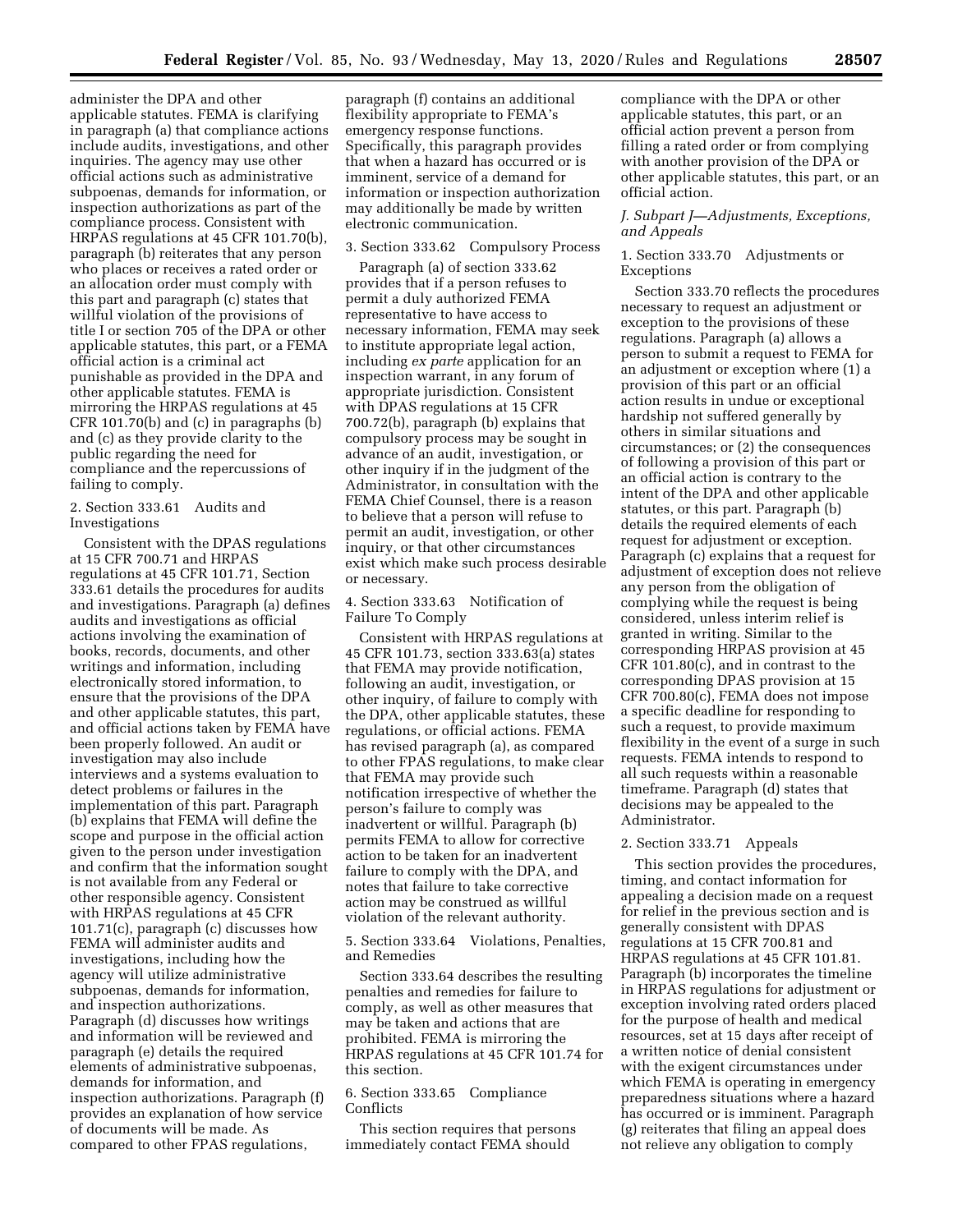with the provisions of this part or any official action in question while the appeal is being considered, unless such relief is granted in writing by FEMA. Paragraph (h) incorporates the requirements from the DPAS regulations at 15 CFR 700.81(h) that a decision be made in writing within a reasonable time after receipt of the appeal and shall be the final administrative action.

### *K. Subpart K—Miscellaneous Provisions*

1. Section 333.80 Protection Against Claims

Consistent with DPAS regulations at 15 CFR 700.90 and HRPAS regulations at 45 CFR 101.90, this section provides that a person shall not be held liable for damages or penalties for any act or failure to act resulting directly or indirectly from compliance with any part of this regulation or an official action.

2. Section 333.81 Records and Reports

Section 333.81 requires persons to make and preserve for at least three years, accurate and complete records of any transaction covered by this part or an official action. Various requirements and procedures regarding such records are provided in this section. The confidentiality provisions of the DPA governing the disclosure of information submitted pursuant to the DPA and this part are also set forth. Although the corresponding DPAS provision at 15 CFR 700.91(e) applies to ''information obtained under this section [15 CFR 700.91],'' the confidentiality provisions of section 705(d) of the Act apply to all information obtained under section 705. FEMA's section 333.81(e) therefore refers to all information obtained under section 705 of the act, rather than information obtained under 44 CFR 333.81.

3. Section 333.82 Applicability of This Part and Official Actions

Consistent with the DPAS regulations at 15 CFR 700.92 and HRPAS regulations at 101.92, section 333.82 provides the scope and jurisdictional applicability of this part and official actions.

# 4. Section 333.83 Communications

Section 333.83 provides a FEMA point of contact for general communications regarding this part.

5. Section 333.84 Severability

Section 333.84 provides that FEMA intends the various provisions of this part to be severable from each other to the extent practicable, such that if a court of competent jurisdiction were to vacate or enjoin any one provision, the

other provisions are intended to remain in effect unless they are dependent upon the vacated or enjoined provision.

# **IV. Regulatory Analysis**

# *A. Administrative Procedure Act (APA)*

For the reasons that follow, FEMA is issuing this rule as an interim final rule pursuant to the APA's ''good cause'' exception for rules with respect to which "notice and public procedure" is ''impracticable, unnecessary, or contrary to the public interest.'' 5 U.S.C. 553(b)(B).

Under section 709(a) of the Act (50 U.S.C. 4559(a)), rules implementing the DPA are generally not subject to sections 551 through 559 of title 5, which includes the informal rulemaking procedures of the Administrative Procedure Act (APA) at 5 U.S.C. 553. However, section 101(d)(1) of the DPA, which this rule specifically implements, contains an exception to section 709(a), because it specifically directs resource agencies to issue, ''in accordance with section 553 of title 5,'' rules establishing the standards and procedures by which the priorities and allocations authority is used to promote the national defense, under both emergency and nonemergency conditions. FEMA is issuing this interim final rule ''in accordance with'' the requirements of 5 U.S.C. 553, including the good cause provisions in 5 U.S.C. 553(b)(B) and (d).

The exigent need for this rule is related to the COVID–19 pandemic. COVID–19 is a communicable disease caused by a novel (new) coronavirus, SARS–CoV–2, that was first identified as the cause of an outbreak of respiratory illness that began in Wuhan, Hubei Province, People's Republic of China. In severe cases, manifestations of the COVID–19 disease have included severe pneumonia, acute respiratory distress syndrome, septic shock, multiorgan failure, and death.

On January 30, 2020, the Director General of WHO declared that the outbreak of COVID–19 is a Public Health Emergency of International Concern under the International Health Regulations.11 The following day, the Secretary of HHS declared COVID–19 a public health emergency under the Public Health Service Act.12 On March

12HHS, ''Determination that a Public Health Emergency Exists,'' available at *[https://](https://www.phe.gov/emergency/news/healthactions/phe/Pages/2019-nCoV.aspx)*

11, 2020, the WHO declared COVID–19 a pandemic.13 On March 13, 2020, the President declared a national emergency under the National Emergencies Act (50 U.S.C. 1601 *et seq.*),<sup>14</sup> and declared a nationwide emergency under the Robert T. Stafford Disaster Relief and Emergency Assistance Act (42 U.S.C. 5121 *et seq.*), authorizing FEMA to provide assistance for emergency protective measures to respond to the COVID–19 pandemic.15

The President exercised his authority pursuant to the DPA to respond to the COVID–19 pandemic in Executive Orders 13909 and 13910, authorizing the Secretary of Health and Human Services to prioritize and allocate health and medical resources under section 101 of the DPA and prevent hoarding of such resources under section 102 of the DPA to respond to the spread of COVID–19.16 In Executive Order 13911, the President delegated additional authority under the DPA, including delegating to the Secretary of Homeland Security the authority conferred by section 101 of the DPA. The President has also delegated to the Secretary of Homeland Security the authority to promulgate regulations necessary to implement the Executive Order. The Secretary of Homeland Security has further delegated this authority to the FEMA Administrator.17 Any future COVID–19-related rated orders or allocations pursued under these delegations of authority would occur within the context of the framework established by these regulations.

As of April 30, 2020, there were over 1 million confirmed cases of COVID–19 reported in the United States, resulting in over 60,000 confirmed deaths due to the disease, with new cases reported daily.18 Worldwide there have been

14 ''Proclamation on Declaring a National Emergency Concerning the Novel Coronavirus Disease (COVID–19) Outbreak,'' March 13, 2020, available at *[https://www.whitehouse.gov/](https://www.whitehouse.gov/presidential-actions/proclamation-declaring-national-emergency-concerning-novel-coronavirus-disease-covid-19-outbreak/)  [presidential-actions/proclamation-declaring](https://www.whitehouse.gov/presidential-actions/proclamation-declaring-national-emergency-concerning-novel-coronavirus-disease-covid-19-outbreak/)[national-emergency-concerning-novel-coronavirus](https://www.whitehouse.gov/presidential-actions/proclamation-declaring-national-emergency-concerning-novel-coronavirus-disease-covid-19-outbreak/)[disease-covid-19-outbreak/.](https://www.whitehouse.gov/presidential-actions/proclamation-declaring-national-emergency-concerning-novel-coronavirus-disease-covid-19-outbreak/)* 

15 ''Letter from President Donald J. Trump on Emergency Determination Under the Stafford Act,'' March 13, 2020, available at *[https://](https://www.whitehouse.gov/briefings-statements/letter-president-donald-j-trump-emergency-determination-stafford-act/) [www.whitehouse.gov/briefings-statements/letter](https://www.whitehouse.gov/briefings-statements/letter-president-donald-j-trump-emergency-determination-stafford-act/)[president-donald-j-trump-emergency](https://www.whitehouse.gov/briefings-statements/letter-president-donald-j-trump-emergency-determination-stafford-act/)[determination-stafford-act/.](https://www.whitehouse.gov/briefings-statements/letter-president-donald-j-trump-emergency-determination-stafford-act/)* 

16Executive Order 13909, 85 FR 16227 (Mar. 23, 2020); Executive Order 13910, 85 FR 17001 (Mar.

26, 2020). 17 DHS Delegation 09052 Rev. 00.1 (Apr. 1, 2020). 18 Information obtained from *[https://](https://www.cdc.gov/coronavirus/2019-ncov/cases-updates/cases-in-us.html)*

*[www.cdc.gov/coronavirus/2019-ncov/cases](https://www.cdc.gov/coronavirus/2019-ncov/cases-updates/cases-in-us.html)[updates/cases-in-us.html](https://www.cdc.gov/coronavirus/2019-ncov/cases-updates/cases-in-us.html)* (accessed April 30, 2020).

<sup>11</sup>Statement on the second meeting of the International Health Regulations (2005) Emergency Committee regarding the outbreak of novel coronavirus (2019–nCoV) (January 30, 2020), available at *[https://www.who.int/news-room/detail/](https://www.who.int/news-room/detail/30-01-2020-statement-on-the-second-meeting-of-the-international-health-regulations-(2005)-emergency-committee-regarding-the-outbreak-of-novel-coronavirus-(2019-ncov))  [30-01-2020-statement-on-the-second-meeting-of](https://www.who.int/news-room/detail/30-01-2020-statement-on-the-second-meeting-of-the-international-health-regulations-(2005)-emergency-committee-regarding-the-outbreak-of-novel-coronavirus-(2019-ncov))[the-international-health-regulations-\(2005\)](https://www.who.int/news-room/detail/30-01-2020-statement-on-the-second-meeting-of-the-international-health-regulations-(2005)-emergency-committee-regarding-the-outbreak-of-novel-coronavirus-(2019-ncov)) [emergency-committee-regarding-the-outbreak-of](https://www.who.int/news-room/detail/30-01-2020-statement-on-the-second-meeting-of-the-international-health-regulations-(2005)-emergency-committee-regarding-the-outbreak-of-novel-coronavirus-(2019-ncov))[novel-coronavirus-\(2019-ncov\).](https://www.who.int/news-room/detail/30-01-2020-statement-on-the-second-meeting-of-the-international-health-regulations-(2005)-emergency-committee-regarding-the-outbreak-of-novel-coronavirus-(2019-ncov))* 

*[www.phe.gov/emergency/news/healthactions/phe/](https://www.phe.gov/emergency/news/healthactions/phe/Pages/2019-nCoV.aspx)* 

<sup>&</sup>lt;sup>13</sup> "WHO Director-General's opening remarks at the media briefing on COVID–19—11 March 2020,'' available at *[https://www.who.int/dg/speeches/](https://www.who.int/dg/speeches/detail/who-director-general-s-opening-remarks-at-the-media-briefing-on-covid-19---11-march-2020) [detail/who-director-general-s-opening-remarks-at](https://www.who.int/dg/speeches/detail/who-director-general-s-opening-remarks-at-the-media-briefing-on-covid-19---11-march-2020)[the-media-briefing-on-covid-19---11-march-2020.](https://www.who.int/dg/speeches/detail/who-director-general-s-opening-remarks-at-the-media-briefing-on-covid-19---11-march-2020)*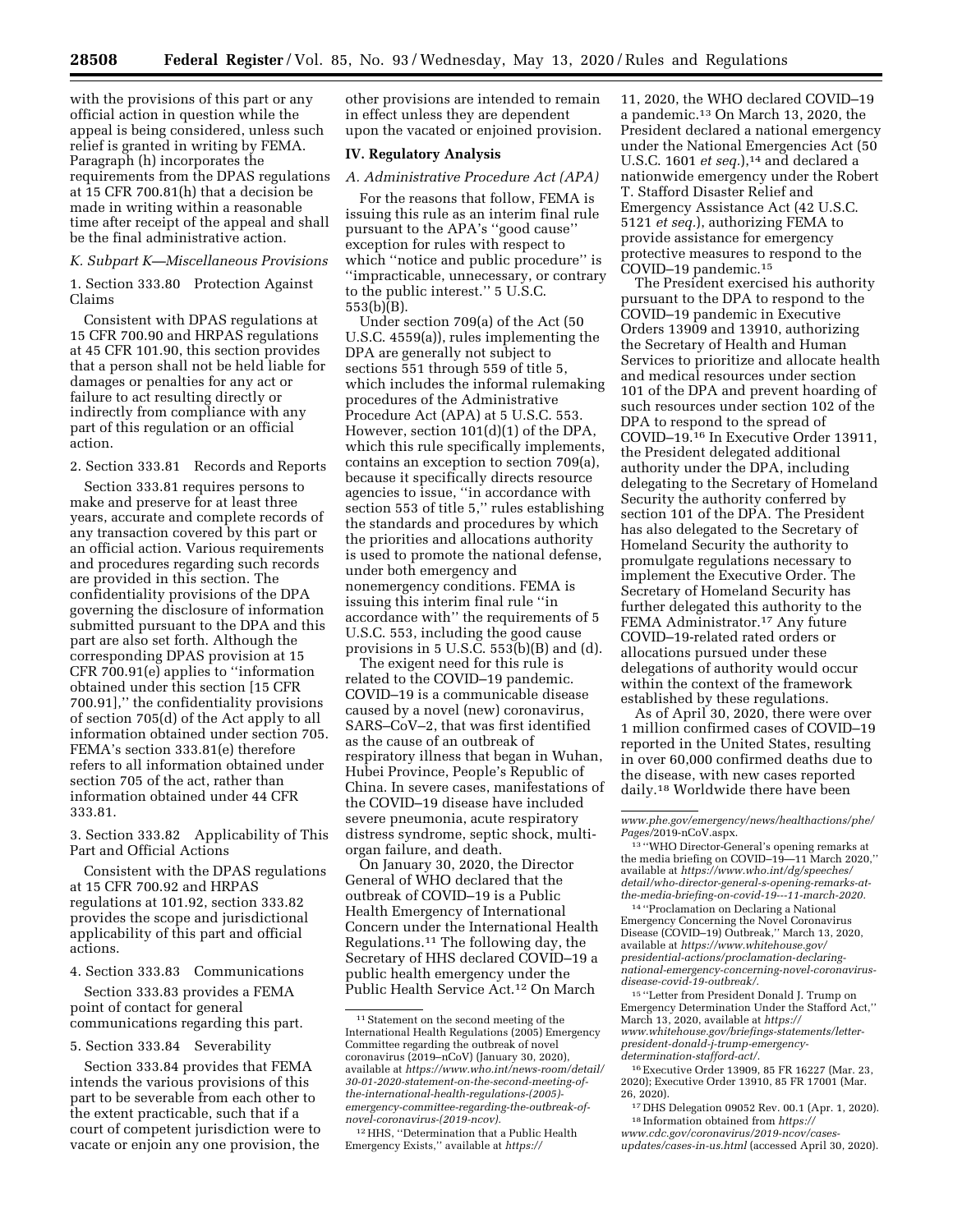over 3 million confirmed cases, resulting in over 217,000 deaths.19 At this time, there is no vaccine that can prevent infection with COVID–19. Treatment is mainly limited to supportive (or palliative) care for patients who need it. Clinical management for hospitalized patients with COVID–19 is focused on supportive care for complications, including supplemental oxygen and advanced organ support for respiratory failure, septic shock, and multi-organ failure.20

Within the United States, widespread transmission of COVID–19 has occurred. Such transmission has resulted and will continue to result in large numbers of people needing medical care at the same time. Public health and healthcare systems may become overloaded, with elevated rates of hospitalizations and deaths, as well as elevated demand for health and medical resources.

To summarize, the current situation is such that FEMA must establish the relevant regulatory framework without delay, so as to be able to respond with dispatch and without unnecessary confusion regarding the applicable standards and procedures. The Federal Government urgently needs to address issues related to production and distribution of critical medical supplies, equipment, and facilities associated with the response to COVID–19. FEMA has the lead role in coordinating the Federal response to COVID–19 and requires a clear, robust, and enforceable mechanism for exercising its authority under section 101 of the DPA and other applicable authorities. Given the national emergency caused by COVID– 19, it would be impracticable and contrary to the public health—and, by extension, the public interest—to delay these implementing regulations until a full public notice-and-comment process is completed. Pursuant to 5 U.S.C. 553(b)(B), consistent with sections 101(d)(1) of the DPA, and for the reasons stated above, FEMA therefore concludes that there is good cause to dispense with prior public notice and the opportunity to comment on this rule before finalizing this rule. For the same reasons, FEMA has determined, pursuant to section 553(d) of the APA, that there is good cause to make this interim final rule effective immediately upon publication.

While FEMA believes that there is good cause to issue the rule without

advance notice and comment and with an immediate effective date, FEMA is interested in the views of the public and requests comment on all aspects of the interim final rule.

*B. Executive Order 12866, Regulatory Planning and Review, Executive Order 13563, Improving Regulation and Regulatory Review, and Executive Order 13771, Reducing Regulation and Controlling Regulatory Costs* 

Executive Orders 12866 (''Regulatory Planning and Review'') and 13563 (''Improving Regulation and Regulatory Review'') direct agencies to assess the costs and benefits of available regulatory alternatives and, if regulation is necessary, to select regulatory approaches that maximize net benefits (including potential economic, environmental, public health and safety effects, distributive impacts, and equity). Executive Order 13563 emphasizes the importance of quantifying both costs and benefits, of reducing costs, of harmonizing rules, and of promoting flexibility. Executive Order 13771 (''Reducing Regulation and Controlling Regulatory Costs'') directs agencies to reduce regulation and control regulatory costs and provides that ''for every one new regulation issued, at least two prior regulations be identified for elimination, and that the cost of planned regulations be prudently managed and controlled through a budgeting process.''

This interim final rule has been drafted and reviewed in accordance with Executive Order 12866. DHS, in coordination with the Office of Management and Budget (OMB), has determined this rule to be an economically significant regulatory action as defined in Section 3(f) of the Executive Order. Although this rule has been deemed economically significant, FEMA proceeds without additional economic analysis under the emergency provision of section 6(a)(3)(D) of Executive Order 12866, for the reasons stated in the APA section above.

### *C. Regulatory Flexibility Act*

The Regulatory Flexibility Act (RFA) (5 U.S.C. 605(b)) requires an agency to consider whether the rules it proposes will have a significant economic impact on a substantial number of small entities. The RFA applies only to rules for which an agency publishes a general notice of proposed rulemaking pursuant to 5 U.S.C. 553(b). As discussed previously, FEMA is not issuing a notice of proposed rulemaking. Accordingly, FEMA has concluded that the RFA's requirements relating to initial and final

regulatory flexibility analysis do not apply.

Nevertheless, FEMA seeks comment on whether, and the extent to which, the interim final rule would have a significant economic impact on a substantial number of small entities.

# *D. Unfunded Mandates Reform Act of 1995*

FEMA has not issued a notice of proposed rulemaking for this regulatory action; therefore, the written statement provisions of the Unfunded Mandates Reform Act of 1995, as amended, do not apply to this regulatory action.

## *E. Paperwork Reduction Act of 1995*

This rule contains information collections necessary to support FEMA's implementation of the President's priorities and allocations authority under Title I of the Defense Production Act of 1950 (DPA), as amended (50 U.S.C. 4501, *et seq.*). The purpose of this authority is to ensure the timely delivery of products, materials, and services necessary or appropriate to promote the national defense.

This new collection was submitted under OMB's emergency clearance procedures. Additionally, FEMA will seek public comments on the collection through the normal clearance process.

### *F. Privacy Act*

Under the Privacy Act of 1974, 5 U.S.C. 552a, an agency must determine whether implementation of a proposed regulation will result in a system of records. A ''record'' is any item, collection, or grouping of information about an individual that is maintained by an agency, including, but not limited to, his/her education, financial transactions, medical history, and criminal or employment history and that contains his/her name, or the identifying number, symbol, or other identifying particular assigned to the individual, such as a finger or voice print or a photograph. See 5 U.S.C. 552a(a)(4). A ''system of records'' is a group of records under the control of an agency from which information is retrieved by the name of the individual or by some identifying number, symbol, or other identifying particular assigned to the individual. An agency cannot disclose any record which is contained in a system of records except by following specific procedures.

In accordance with DHS policy, FEMA has completed a Privacy Threshold Analysis (PTA) for this rule. DHS has determined that this rulemaking does not affect the 1660– NW122 OMB Control Number's compliance with the E-Government Act

<sup>19</sup> Information obtained from *[https://](https://covid19.who.int/) [covid19.who.int/](https://covid19.who.int/)* (accessed April 30, 2020).

<sup>20</sup> Information obtained from *[https://](https://www.cdc.gov/coronavirus/2019-ncov/hcp/clinical-guidance-management-patients.html) [www.cdc.gov/coronavirus/2019-ncov/hcp/clinical](https://www.cdc.gov/coronavirus/2019-ncov/hcp/clinical-guidance-management-patients.html)[guidance-management-patients.html](https://www.cdc.gov/coronavirus/2019-ncov/hcp/clinical-guidance-management-patients.html)* (accessed April 30, 2020).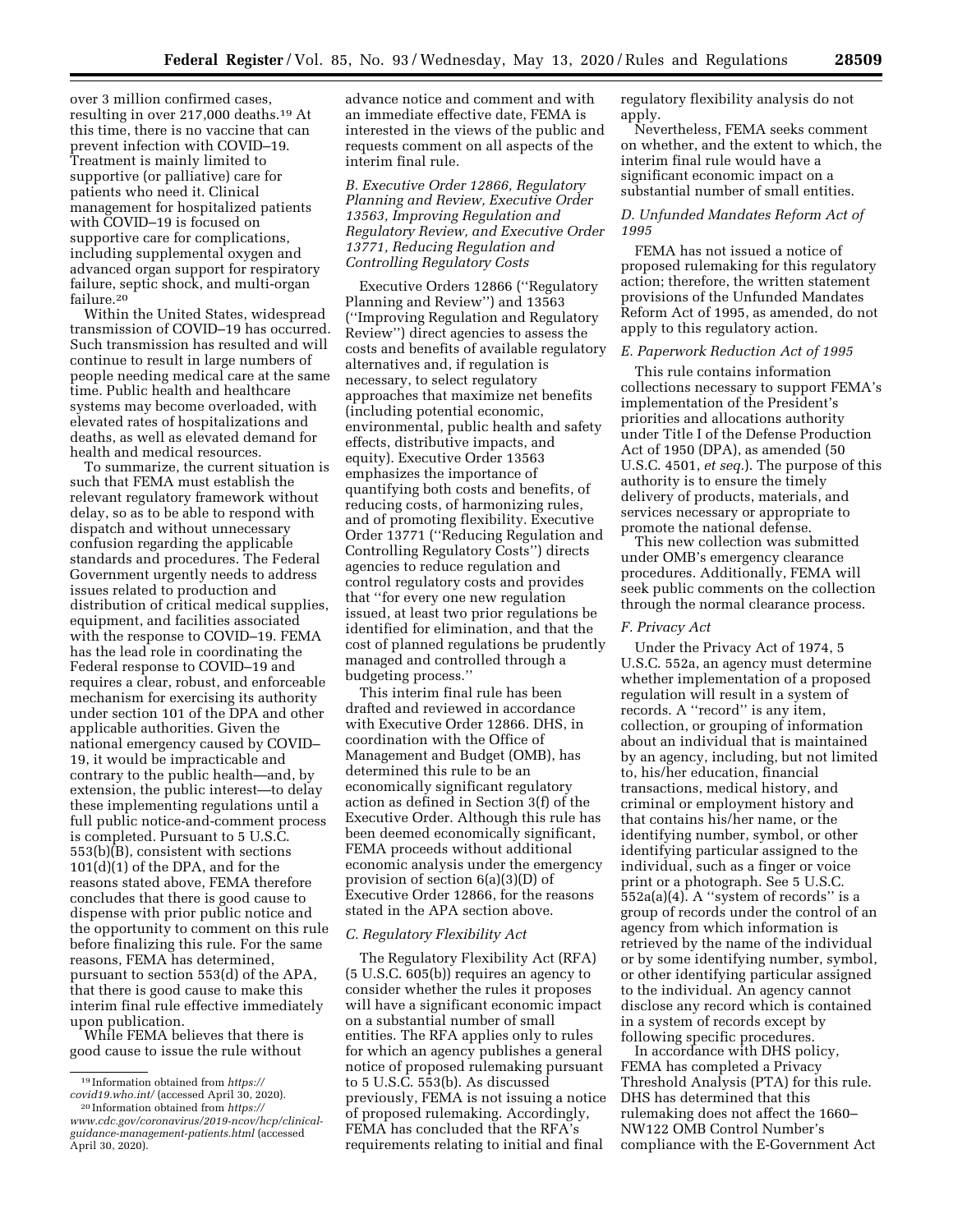of 2002 or the Privacy Act of 1974, as amended. Specifically, DHS has concluded that the 1660–NW122 OMB Control Number is covered by the DHS/ ALL/PIA–065 Electronic Contract Filing System (ECFS) Privacy Impact Assessment (PIA). Additionally, DHS has decided that the 1660–NW122 OMB Control Number is covered by the DHS/ ALL–021 Department of Homeland Security Contractors and Consultants, 73 FR 63179 (Oct. 23, 2008) System of Records Notice (SORN).

# *G. Executive Order 13175, Consultation and Coordination With Indian Tribal Governments*

Executive Order 13175, ''Consultation and Coordination with Indian Tribal Governments,'' 65 FR 67249, November 9, 2000, applies to agency regulations that have Tribal implications, that is, regulations that have substantial direct effects on one or more Indian tribes, on the relationship between the Federal Government and Indian Tribes, or on the distribution of power and responsibilities between the Federal Government and Indian Tribes. Under this Executive Order, to the extent practicable and permitted by law, no agency shall promulgate any regulation that has Tribal implications, that imposes substantial direct compliance costs on Indian Tribal governments, and that is not required by statute, unless funds necessary to pay the direct costs incurred by the Indian Tribal government or the Tribe in complying with the regulation are provided by the Federal Government, or the agency consults with Tribal officials.

FEMA has reviewed this interim final rule under Executive Order 13175 and has determined that this interim final rule does not have a substantial direct effect on one or more Indian tribes, on the relationship between the Federal Government and Indian Tribes, or on the distribution of power and responsibilities between the Federal Government and Indian Tribes.

## *H. Executive Order 13132, Federalism*

Executive Order 13132, ''Federalism,'' 64 FR 43255, August 10, 1999, sets forth principles and criteria that agencies must adhere to in formulating and implementing policies that have federalism implications, that is, regulations that have ''substantial direct effects on the States, on the relationship between the national government and the States, or on the distribution of power and responsibilities among the various levels of government.'' Federal agencies must closely examine the statutory authority supporting any action that would limit the

policymaking discretion of the States, and to the extent practicable, must consult with State and local officials before implementing any such action.

FEMA has determined that this rulemaking does not have a substantial direct effect on the States, on the relationship between the national government and the States, or on the distribution of power and responsibilities among the various levels of government, and therefore does not have federalism implications as defined by the Executive Order.

## *I. National Environmental Policy Act of 1969 (NEPA)*

Under the National Environmental Policy Act of 1969 (NEPA), as amended, 42 U.S.C. 4321 *et seq.,* an agency must prepare an environmental assessment or environmental impact statement for any rulemaking that significantly affects the quality of the human environment. FEMA has determined that this rulemaking does not significantly affect the quality of the human environment and consequently has not prepared an environmental assessment or environmental impact statement.

Rulemaking is a major Federal action subject to NEPA. Categorical exclusion A3 included in the list of exclusion categories at Department of Homeland Security Instruction Manual 023–01– 001–01, Revision 01, Implementation of the National Environmental Policy Act, Appendix A, issued November 6, 2014, covers the promulgation of rules, issuance of rulings or interpretations, and the development and publication of policies, orders, directives, notices, procedures, manuals, and advisory circulars if they meet certain criteria provided in A3(a–f). This interim final rule meets Categorical Exclusion A3(a), ''[t]hose of a strictly administrative or procedural nature,'' and A3(b), ''[t]hose that implement, without substantive change, statutory or regulatory requirements.''

## *J. Congressional Review of Agency Rulemaking*

Under the Congressional Review of Agency Rulemaking Act (CRA), 5 U.S.C. 801–808, before a rule can take effect, the Federal agency promulgating the rule must: Submit to Congress and to the Government Accountability Office (GAO) a copy of the rule; a concise general statement relating to the rule, including whether it is a major rule; the proposed effective date of the rule; a copy of any cost-benefit analysis; descriptions of the agency's actions under the Regulatory Flexibility Act and the Unfunded Mandates Reform Act;

and any other information or statements required by relevant executive orders.

FEMA has submitted this rule to the Congress and to GAO pursuant to the CRA. The Office of Management and Budget has determined that this rule is a ''major rule'' within the meaning of the CRA. Pursuant to 5 U.S.C. 808(2), since this rule is promulgated under the ''good cause'' exemption of the APA, there is no delay in its effective date under the CRA.

### **List of Subjects in 44 CFR Part 333**

Administrative practice and procedure, Business and industry, Government contracts, National defense, Reporting and recordkeeping requirements, Strategic and critical materials.

■ For the reasons discussed in the preamble, the Federal Emergency Management Agency (FEMA) adds part 333 to subchapter F of title 44 of the Code of Federal Regulations, to read as follows:

## **PART 333—EMERGENCY MANAGEMENT PRIORITIES AND ALLOCATIONS SYSTEM**

## **Subpart A—Purpose**

Sec.

# 333.1 Purpose of this part.

# **Subpart B—Overview**

333.2 Program Eligibility.

333.3 Priority ratings and rated orders. 333.4–333.7 [Reserved]

## **Subpart C—Definitions**

333.8 Definitions.

### **Subpart D—Priorities and Placement of Rated Orders**

- 
- 333.10 Authority.<br>333.11 Priority ra Priority ratings.
- 
- 333.12 Elements of a rated order.<br>333.13 Acceptance and rejection Acceptance and rejection of rated orders.
- 
- 333.14 Preferential scheduling. Extension of priority ratings.
- 333.16 Changes or cancellations of priority
- ratings and rated orders.<br>333.17 Use of rated orders.
- Use of rated orders.
- 333.18 Limitations on placing rated orders.
- 333.19 Special provisions applicable to rated orders for third parties.

# **Subpart E—Special Priorities Assistance**

- 333.20 General provisions.
- 333.21 Requests for priority rating authority.
- 
- 333.22 Examples of assistance. Criteria for assistance.
- 333.24 Instances where assistance will not be provided.

### **Subpart F—Allocation Actions**

- 
- 333.30 Policy. General procedures.
- 333.32 Controlling the general distribution
- of a material in the civilian market.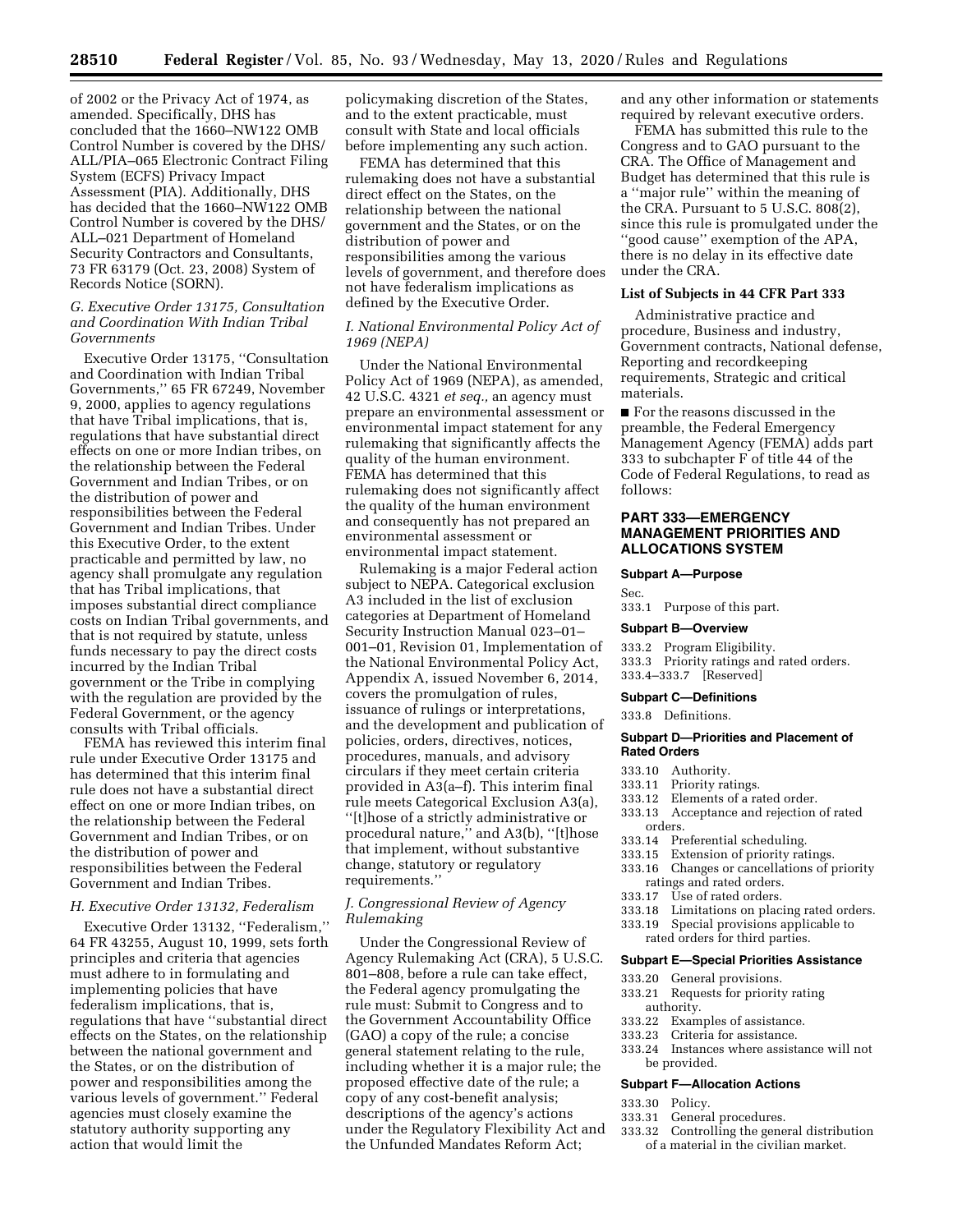- 333.33 Types of allocation orders.
- 333.34 Elements of an allocation order.
- 333.35 Mandatory acceptance of an
- allocation order. 333.36 Changes or cancellations of allocation orders.

#### **Subpart G [Reserved]**

#### **Subpart H—Official Actions**

333.50 General provisions.

- 333.51 Rating authorizations.<br>333.52 Directives
- Directives.
- 333.53 Letters and memoranda of understanding.

### **Subpart I—Compliance**

- 333.60 General provisions.
- 333.61 Audits and investigations.
- 333.62 Compulsory process.
- 333.63 Notification of failure to comply.
- 333.64 Violations, penalties, and remedies. 333.65 Compliance conflicts.
- **Subpart J—Adjustments, Exceptions, and**

# **Appeals**

333.70 Adjustments or exceptions. 333.71 Appeals.

#### **Subpart K—Miscellaneous Provisions**

- 333.80 Protection against claims.
- 333.81 Records and reports.
- 333.82 Applicability of this part and official actions.
- 333.83 Communications.
- 333.84 Severability.

**Authority:** 6 U.S.C. 313, 314; Sections 101 *et seq.* of the Defense Production Act of 1950, 50 U.S.C. 4511, *et seq.;* Executive Order 13603, 77 FR 16651 (Mar. 22, 2012); Executive Order 13909, 85 FR 16227 (Mar. 23, 2020); Executive Order 13911, 85 FR 18403 (Apr. 1, 2020); DHS Delegation 09052, Rev. 00.1 (Apr. 1, 2020).

## **Subpart A—Purpose**

# **§ 333.1 Purpose of this part.**

The Federal Emergency Management Agency (FEMA) refers to this part as the Emergency Management Priorities and Allocations System (EMPAS). The EMPAS implements those priorities and allocations authorities under the Defense Production Act that are the subject of a delegation from the President to the Secretary of DHS and re-delegated to the FEMA Administrator, or to the FEMA Administrator directly, as described in § 333.10 of this part. This includes the use of authority to support critical infrastructure restoration and protection, stockpiling, and emergency preparedness activities pursuant to Title VI of the Robert T. Stafford Disaster Relief and Emergency Assistance Act (42 U.S.C. 5195 *et seq.*), and related statutes, with respect to health and medical resources needed to respond to the spread of COVID–19 within the United States.

### **Subpart B—Overview**

### **§ 333.2 Program Eligibility.**

(a) Certain programs to promote the national defense are eligible for priorities and allocations support. These include programs for military and energy production or construction, military or critical infrastructure assistance to any foreign nation, deployment and sustainment of military forces, homeland security, stockpiling, space, and any directly related activity. Other eligible programs include emergency preparedness activities conducted pursuant to Title VI of the Robert T. Stafford Disaster Relief and Emergency Assistance Act (42 U.S.C. 5195 *et seq.*) and critical infrastructure protection and restoration. For a current and complete list reflecting the latest changes to approved programs, please visit FEMA's website at *[www.FEMA.gov.](http://www.FEMA.gov)* 

(b) FEMA may delegate authority to place priority ratings on contracts or orders necessary to promote the national defense to appropriate officials in certain Federal Government agencies that issue such contracts or orders, to the extent consistent with the delegation of Presidential authority under which FEMA is operating. Such delegations may include authority to authorize recipients of rated orders to place ratings on contracts or orders to contractors, subcontractors, and suppliers.

### **§ 333.3 Priority ratings and rated orders.**

(a) Rated orders are identified by a priority rating and a program identification symbol. Rated orders take precedence over all unrated orders as necessary to meet required delivery dates. Among rated orders, DX rated orders take precedence over DO rated orders.

(b) Persons receiving rated orders must give them preferential treatment as required by this part.

(c) All rated orders must be scheduled to the extent possible to ensure delivery by the required delivery date.

(d) Persons who receive rated orders must in turn place rated orders with their suppliers for the items they need to fill the orders. This provision ensures that suppliers will give priority treatment to rated orders from contractor to subcontractor to suppliers throughout the procurement chain.

(e) Persons may place a priority rating on orders only when they are in receipt of a rated order, have been explicitly authorized to do so by FEMA or a Delegate Agency, or are otherwise permitted to do so by this part.

### **§§ 333.4–333.7 [Reserved]**

### **Subpart C—Definitions**

# **§ 333.8 Definitions.**

The definitions in this section apply throughout this part:

*Act or DPA* means the Defense Production Act of 1950, as amended (50 U.S.C. 4501, *et seq.*).

*Administrator* means the

Administrator of the Federal Emergency Management Agency.

*Allocation* means the control of the distribution of materials, services or facilities for a purpose deemed necessary or appropriate to promote the national defense.

*Allocation order* means an official action to control the distribution of materials, services, or facilities for a purpose deemed necessary or appropriate to promote the national defense.

*Allotment* means an official action that specifies the maximum quantity of a material, service, or facility authorized for a specific use to promote the national defense.

*Approved program* means a program determined as necessary or appropriate for priorities and allocations support to promote the national defense by the Secretary of Defense, the Secretary of Energy, or the Secretary of Homeland Security, under the authority of the Defense Production Act and Executive Order 13603.

*Construction* means the erection, addition, extension, or alteration of any building, structure, or project, using materials or products which are to be an integral and permanent part of the building, structure, or project. Construction does not include maintenance and repair.

*Critical infrastructure* means any systems and assets, whether physical or cyber-based, so vital to the United States that the degradation or destruction of such systems and assets would have a debilitating impact on national security, including, but not limited to, national economic security and national public health or safety.

*Delegate Agency* means a Federal Government agency authorized by delegation from FEMA to place priority ratings on contracts or orders needed to support approved programs.

*Directive* means an official action which requires a person to take or refrain from taking certain actions in accordance with its provisions.

*Emergency preparedness* means all those activities and measures designed or undertaken to prepare for or minimize the effects of a hazard upon the civilian population, to deal with the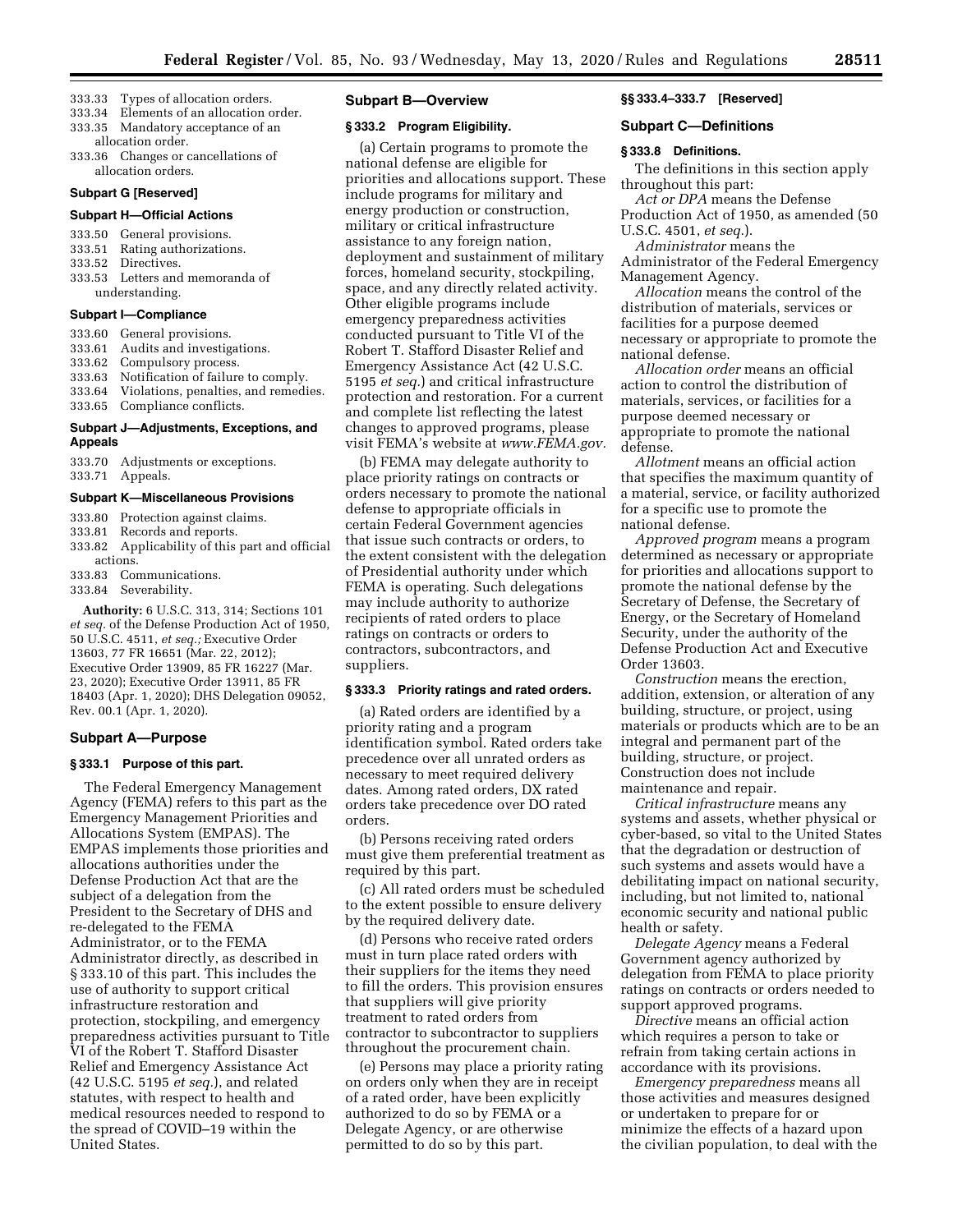immediate emergency conditions which would be created by the hazard, and to effectuate emergency repairs to, or the emergency restoration of, vital utilities and facilities destroyed or damaged by the hazard. ''Emergency preparedness'' includes the following:

(1) Measures to be undertaken in preparation for anticipated hazards (including the establishment of appropriate organizations, operational plans, and supporting agreements, the recruitment and training of personnel, the conduct of research, the procurement and stockpiling of necessary materials and supplies, the provision of suitable warning systems, the construction or preparation of shelters, shelter areas, and control centers, and, when appropriate, the nonmilitary evacuation of the civilian population).

(2) Measures to be undertaken during a hazard (including the enforcement of passive defense regulations prescribed by duly established military or civil authorities, the evacuation of personnel to shelter areas, the control of traffic and panic, and the control and use of lighting and civil communications).

(3) Measures to be undertaken following a hazard (including activities for firefighting, rescue, emergency medical, health and sanitation services, monitoring for specific dangers of special weapons, unexploded bomb reconnaissance, essential debris clearance, emergency welfare measures, and immediately essential emergency repair or restoration of damaged vital facilities).

*Facilities* includes all types of buildings, structures, or other improvements to real property (but excluding farms, churches or other places of worship, and private dwelling houses), and services related to the use of any such building, structure, or other improvement.

*Hazard* means an emergency or disaster resulting from:

(1) A natural disaster, or

(2) An accidental or man-caused event.

*Health and medical resources* means drugs, biological products, medical devices, materials, facilities, health supplies, services, and equipment required to diagnose, mitigate, prevent the impairment of, improve, treat, cure, or restore the physical or mental health conditions of the population.

*Homeland security* includes efforts:

(1) To prevent terrorist attacks within the United States;

(2) To reduce the vulnerability of the United States to terrorism;

(3) To minimize damage from a terrorist attack in the United States; and

(4) To recover from a terrorist attack in the United States.

*Industrial resources* means all materials, services, and facilities, including construction materials, but not including: food resources, food resource facilities, and the domestic distribution of farm equipment and commercial fertilizer; all forms of health resources; all forms of civil transportation; and water resources. This term also includes the term ''item'' as defined and used in this part.

*Item* means any raw, in process, or manufactured material, article, commodity, supply, equipment, component, accessory, part, assembly, or product of any kind, technical information, process, or service.

Maintenance and repair and/or operating supplies (MRO).

(1) *Maintenance* is the upkeep necessary to continue any plant, facility, or equipment in working condition.

(2) *Repair* is the restoration of any plant, facility, or equipment to working condition when it has been rendered unsafe or unfit for service by wear and tear, damage, or failure of parts.

(3) *Operating supplies* are any items carried as operating supplies according to a person's established accounting practice. Operating supplies may include hand tools and expendable tools, jigs, dies, fixtures used on production equipment, lubricants, cleaners, chemicals, and other expendable items.

(4) MRO does not include items produced or obtained for sale to other persons or for installation upon or attachment to the property of another person, or items required for the production of such items; items needed for the replacement of any plant, facility, or equipment; or items for the improvement of any plant, facility, or equipment by replacing items which are still in working condition with items of a new or different kind, quality, or design.

*Materials* includes:

(1) Any raw materials (including minerals, metals, and advanced processed materials), commodities, articles, components (including critical components), products, and items of supply; and

(2) Any technical information or services ancillary to the use of any such materials, commodities, articles, components, products, or items.

*National defense* means programs for military and energy production, or construction, military or critical infrastructure assistance to any foreign nation, homeland security, stockpiling, space, and any directly related activity. Such term includes emergency

preparedness activities conducted pursuant to Title VI of The Robert T. Stafford Disaster Relief and Emergency Assistance Act (42 U.S.C. 5195 *et seq.*) and critical infrastructure protection and restoration.

*Official action* means an action taken by FEMA under the authority of the Defense Production Act, the Robert T. Stafford Disaster Relief and Emergency Assistance Act and related statutes, or this part. Such actions include the issuance of rating authorizations, directives, letters and memoranda of understanding, demands for information, inspection authorizations, administrative subpoenas, and allocation orders.

*Person* includes any individual, corporation, partnership, association, or any other organized group of persons, or legal successor or representative thereof; or any State or local government or agency thereof; and for purposes of administration of this part, includes the Federal Government and any authorized foreign government or international organization or agency thereof, delegated authority as provided in this part.

*Priorities authority* means the authority of FEMA, pursuant to Section 101 of the Defense Production Act, to require acceptance and priority performance of contracts and orders for health and medical resource items and other resources as further delegated by the President to the Secretary of Homeland Security or Administrator for use in approved programs.

*Priority rating* means an identifying code assigned by a Delegate Agency, FEMA, or authorized person placed on all rated orders and consisting of the rating symbol and the program identification symbol.

*Production equipment* means any item of capital equipment used in producing materials or furnishing services that has a unit acquisition cost of \$2,500 or more, an anticipated service life in excess of one year, and the potential for maintaining its integrity as a capital item.

*Program identification symbols* means abbreviations used to indicate which approved program is supported by a rated order.

*Rated order* means a prime contract, a subcontract, or a purchase order in support of an approved program issued in accordance with the provisions of this part.

*Services* includes any effort that is needed for or incidental to:

(1) The development, production, processing, distribution, delivery, or use of an industrial resource or a critical technology item;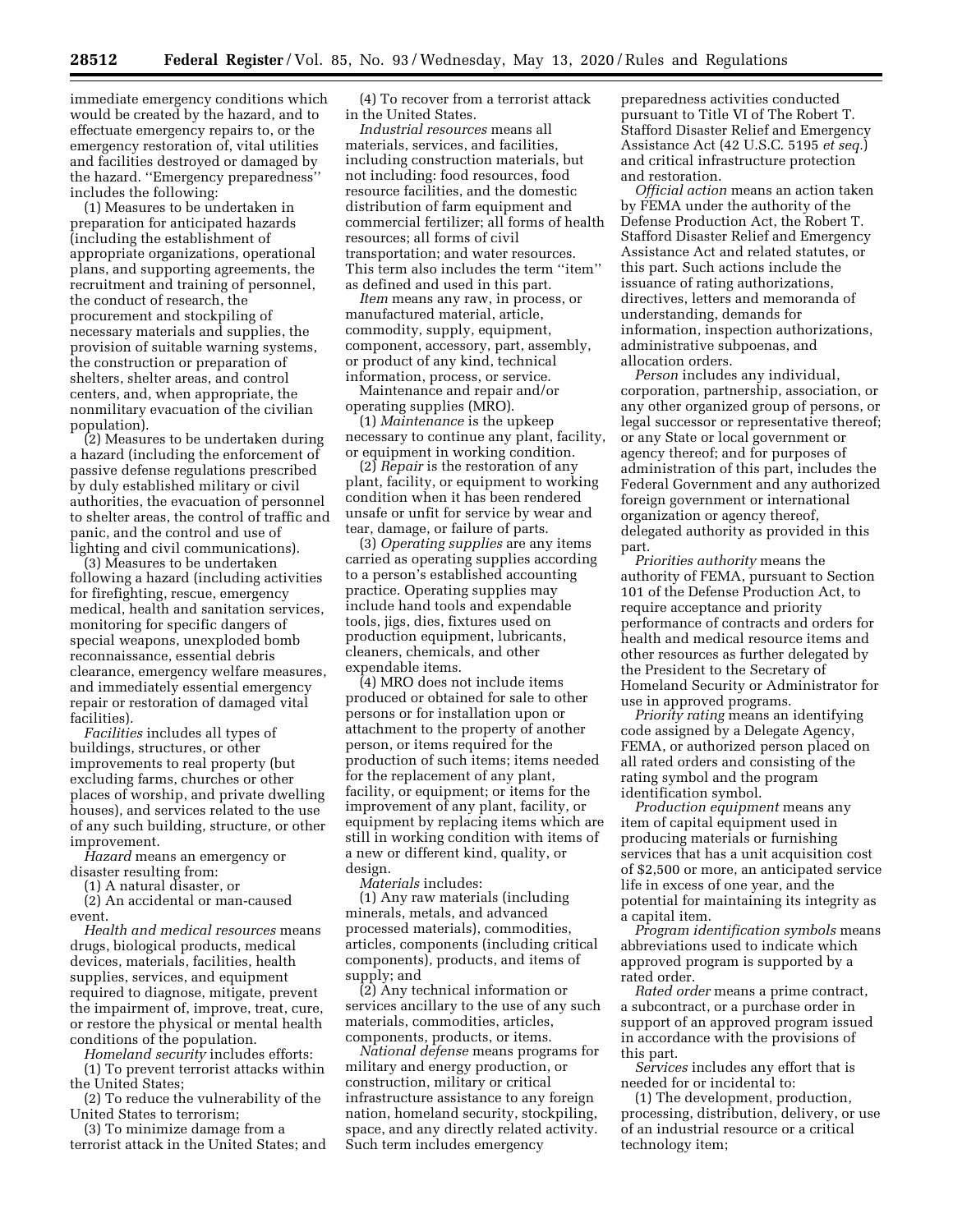(2) The construction of facilities;

(3) The movement of individuals and property by all modes of civil transportation; or

(4) Other national defense programs and activities.

*Set-aside* means an official action that requires a person to reserve materials, services, or facilities capacity in anticipation of the receipt of rated orders.

*Written* and *in writing* mean documented via printing, typewriting, handwriting, or similar means, whether in tangible or electronic form.

*Written electronic* means written and in electronic form, except that when electronic form is impracticable under the circumstances, FEMA may construe this term to allow for a tangible format.

## **Subpart D—Priorities and Placement of Rated Orders**

### **§ 333.10 Authority.**

(a) The priorities and allocations authorities of the President under Title I of the Act that have been delegated to the Secretary of Homeland Security have been redelegated to the Administrator. These rules are issued pursuant to Title I of the Act, and implementing authorities, including such authorities as are contained in subchapter III of chapter 55 of title 50, United States Code (50 U.S.C. 4554, 4555, 4556, and 4560), which have been delegated to FEMA.

(b) *Delegations by FEMA.* FEMA may authorize Delegate Agencies to assign priority ratings to orders under these regulations as authorized.

(c) *Jurisdictional limitations.* Unless delegated by the President to DHS or FEMA, the provisions of this part are not applicable to the following resource categories, as defined in Executive Order 13603, a successor executive order, or implementing regulations issued thereunder:

(1) Food resources, food resource facilities, and the domestic distribution of farm equipment and commercial fertilizer (Resource department with jurisdiction—Department of Agriculture);

(2) Energy supplies (Resources agency with jurisdiction—Department of Energy);

(3) All forms of civil transportation (Resource department with jurisdiction—Department of Transportation);

(4) Health resources (Resource department with jurisdiction— Department of Health and Human Services), except that pursuant to Executive Order 13911, the provisions of this part are applicable to health and medical resources needed to respond to the spread of COVID–19;

(5) Water resources (Resource department with jurisdiction— Department of Defense); and

(6) All other materials, services, and facilities, including construction materials (''industrial resources'') (Resource department with jurisdiction—Department of Commerce).

## **§ 333.11 Priority ratings.**

(a) *Levels of priority.* (1) There are two levels of priority established by Federal Priorities and Allocations System regulations, identified by the rating symbols ''DO'' and ''DX.''

(2) All DO rated orders have equal priority with each other and take preference over unrated orders. All DX rated orders have equal priority with each other and take preference over DO rated orders and unrated orders. (For resolution of conflicts among rated orders of equal priority, see § 333.14(c)).

(3) In addition, a Directive issued by FEMA regarding priority treatment for a given item takes preference over any DX rated order, DO rated order, or unrated order, as stipulated in the Directive. (For a full discussion of Directives, see § 333.52).

(b) *Program identification symbols.*  Program identification symbols indicate which approved program is being supported by a rated order. Program identification symbols, in themselves, do not connote any priority.

(c) *Priority ratings.* A priority rating consists of the rating symbol—DO or DX—and the program identification symbol.

### **§ 333.12 Elements of a rated order.**

(a) *Elements required for all rated orders.* (1) The appropriate priority rating and program identification symbol;

(2) A required delivery date or dates. The words ''immediately'' or ''as soon as possible'' do not constitute a delivery date. When a ''requirements contract,'' ''basic ordering agreement,'' ''prime vendor contract,'' or similar procurement document bearing a priority rating contains no specific delivery date or dates, but provides for the furnishing of items from time-totime or within a stated period against specific purchase orders, such as "calls," "requisitions," and "delivery orders,'' the purchase orders under such contracts or agreements must specify a required delivery date or dates and are to be considered as rated as of the date of their receipt by the supplier and not as of the date of the original procurement document.

(3) The written signature on a manually placed order, or the digital signature or name on an electronically placed order, of an individual authorized to sign rated orders for the person placing the order. The signature, manual or digital, certifies that the rated order is authorized under this part and that the requirements of this part are being followed; and

(4) A statement that reads in substance: ''This is a rated order certified for national defense use and you are required to follow all the provisions of the Emergency Management Priorities and Allocations System regulations (44 CFR part 333).''

(b) *Additional element required for certain emergency preparedness rated orders.* If a rated order is placed for the purpose of emergency preparedness requirements and expedited action is necessary or appropriate to meet these requirements, the following statement must be included in the order: ''This rated order is placed for the purpose of emergency preparedness. It must be accepted or rejected pursuant to the mandatory acceptance and mandatory rejection requirements found in 44 CFR 333.13 within [Insert a time limit no less than the minimum applicable time limit specified in § 333.13(d)(2)].''

(c) *Additional elements required for rated orders issued by FEMA or a Delegate Agency to facilitate sales to third parties.* If a rated order is placed by FEMA or the Delegate Agency to facilitate a sale to a third party who desires to order the materials, the following statement must also be included in the order: ''This rated order is placed for the purpose of facilitating a sale to [Insert third party] to promote the national defense. It must be accepted or rejected pursuant to the mandatory acceptance and mandatory rejection requirements found in 44 CFR 333.13 within [Insert the applicable time limit consistent with § 333.13(d)], and it is subject to the additional requirements of 44 CFR 333.19. [Third party] is responsible for satisfying the applicable terms of sale and payment. The Federal Government is not be liable for any failure to meet the terms of sale or payment. For purposes of these and any other notification requirements set forth in FEMA's Emergency Management Priorities and Allocations System regulations (44 CFR part 333), both [Insert FEMA or Delegate Agency] and [Insert third party] are the 'customer.'''

### **§ 333.13 Acceptance and rejection of rated orders.**

(a) *Mandatory acceptance.* (1) Except as otherwise specified in this section, a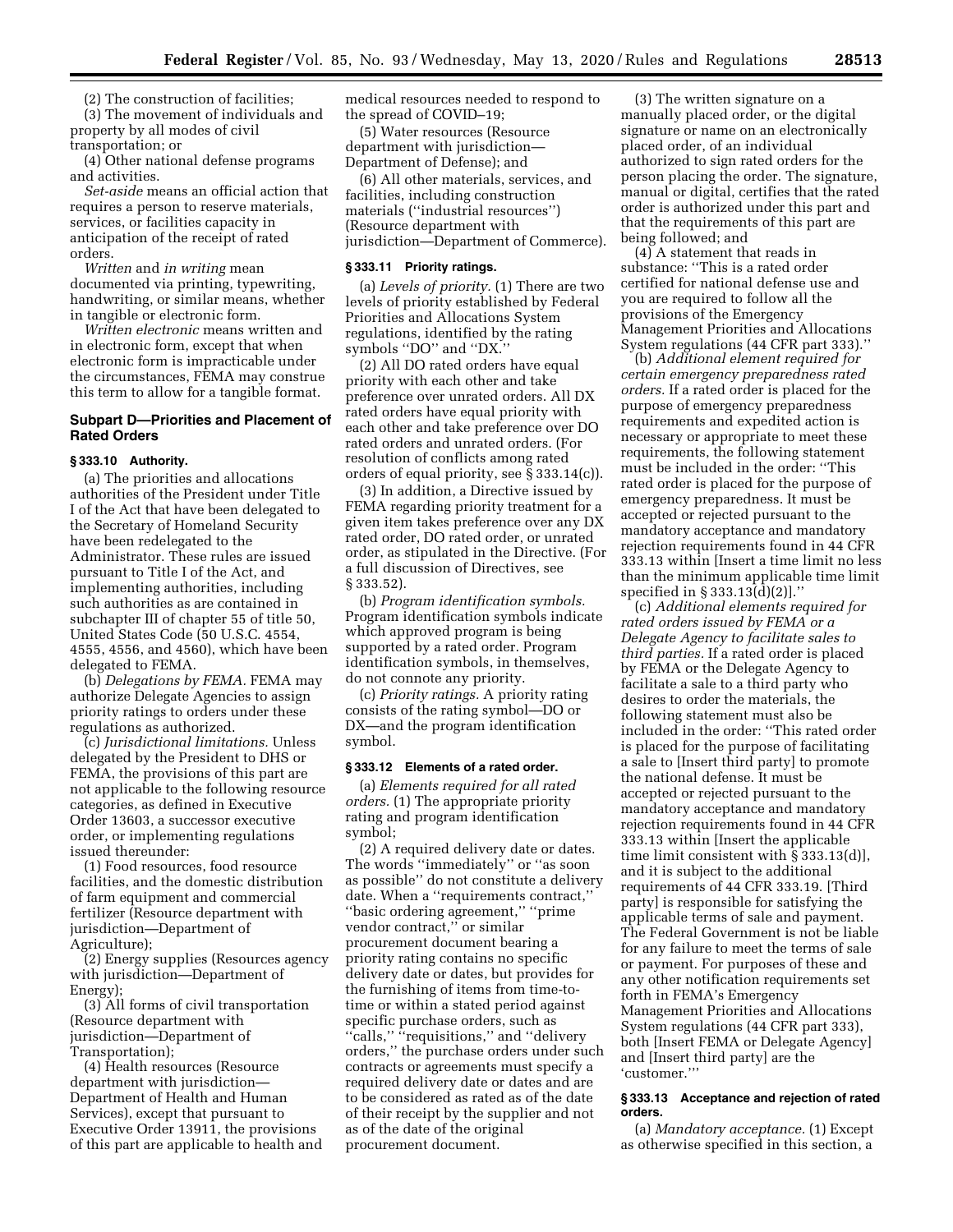person must accept every rated order received and must fill such orders regardless of any other rated or unrated orders that have been accepted.

(2) A person must not discriminate against rated orders in any manner such as by charging higher prices or by imposing different terms and conditions than for comparable unrated orders.

(b) *Mandatory rejection.* Unless otherwise directed by FEMA:

(1) A person must not accept a rated order for delivery on a specific date if unable to fill the order by that date. However, the person must inform the customer of the earliest date on which delivery can be made and offer to accept the order on the basis of that date. Scheduling conflicts with previously accepted lower rated or unrated orders are not sufficient reason for rejection under this section.

(2) A person must not accept a DO rated order for delivery on a date which would interfere with delivery of any previously accepted DO or DX rated orders. However, the person must offer to accept the order based on the earliest delivery date otherwise possible.

(3) A person must not accept a DX rated order for delivery on a date which would interfere with delivery of any previously accepted DX rated orders, but must offer to accept the order based on the earliest delivery date otherwise possible.

(4) If a person is unable to fill all the rated orders of equal priority status received on the same day, the person must accept, based upon the earliest delivery dates, only those orders which can be filled, and reject the other orders. For example, a person must accept order A requiring delivery on December 15 before accepting order B requiring delivery on December 31. However, the person must offer to accept the rejected orders based on the earliest delivery dates otherwise possible.

(c) *Optional rejection.* Unless otherwise directed by FEMA, rated orders may be rejected in any of the following cases as long as a supplier does not discriminate among customers:

(1) If the person placing the order is unwilling or unable to meet regularly established terms of sale or payment;

(2) If the order is for an item not supplied or for a service not performed;

(3) If the order is for an item produced, acquired, or provided only for the supplier's own use for which no orders have been filled for two years prior to the date of receipt of the rated order. If, however, a supplier has sold some of these items, the supplier is obligated to accept rated orders up to that quantity or portion of production,

whichever is greater, sold within the past two years;

(4) If the person placing the rated order, other than the Federal Government, makes the item or performs the service being ordered;

(5) If acceptance of a rated order or performance against a rated order would violate any other regulation, official action, or order of FEMA issued under the authority of the Defense Production Act or another relevant statute.

(d) *Customer notification requirements.* (1) Except as provided in paragraph (d)(2) of this section, a person must accept or reject a rated order in written electronic format within 15 working days after receipt of a DO rated order and within 10 working days after receipt of a DX rated order. If the order is rejected, the person must give reasons in written electronic format for the rejection.

(2) If a rated order is placed for the purpose of emergency preparedness requirements and expedited action is necessary or appropriate to meet these requirements and the order includes the statement set forth in § 333.12(b), a person must accept or reject the rated order and transmit the acceptance or rejection in written electronic format within the time specified in the rated order. The minimum times for acceptance or rejection that such orders may specify are 6 hours after receipt of the order if the order is issued by an authorized person in response to a hazard that has occurred, or 12 hours after receipt if the order is issued by an authorized person to prepare for an imminent hazard.

(3) If a person has accepted a rated order and subsequently finds that shipment or performance will be delayed, the person must notify the customer immediately, give the reasons for the delay, and advise of a new shipment or performance date. If notification is given verbally, written electronic confirmation must be provided within 24 hours of the verbal notice.

### **§ 333.14 Preferential scheduling.**

(a) A person must schedule operations, including the acquisition of all needed production items, in a timely manner to satisfy the delivery requirements of each rated order. Modifying production or delivery schedules is necessary only when required delivery dates for rated orders cannot otherwise be met.

(b) DO rated orders must be given production preference over unrated orders, if necessary, to meet required delivery dates, even if this requires the diversion of items being processed or

ready for delivery against unrated orders. Similarly, DX rated orders must be given preference over DO rated orders and unrated orders.

(1) *Examples:* If a person receives a DO rated order with a delivery date of June 3 and if meeting that date would mean delaying production or delivery of an item for an unrated order, the unrated order must be delayed. If a DX rated order is received calling for delivery on July 15 and a person has a DO rated order requiring delivery on June 2 and operations can be scheduled to meet both deliveries, there is no need to alter production schedules to give any additional preference to the DX rated order. However, if business operations cannot be altered to meet both the June 3 and July 15 delivery dates, then the DX rated order must be given priority over the DO rated order.

(2) [Reserved]

(c) *Conflicting rated orders.* (1) If a person finds that delivery or performance against any accepted rated orders conflicts with the delivery or performance against other accepted rated orders of equal priority status, the person must give preference to the conflicting orders in the sequence in which they are to be delivered or performed (not to the receipt dates). If the conflicting rated orders are scheduled to be delivered or performed on the same day, the person must give preference to those orders which have the earliest receipt dates.

(2) If a person is unable to resolve rated order delivery or performance conflicts under this section, the person should promptly seek special priorities assistance as provided in subpart E of this part. If the person's customer objects to the rescheduling of delivery or performance of a rated order, the customer should promptly seek special priorities assistance as provided in subpart E of this part. For any rated order against which delivery or performance will be delayed, the person must notify the customer as provided in § 333.13(d)(3).

(d) If a person is unable to purchase needed production items in time to fill a rated order by its required delivery date, the person must fill the rated order by using inventoried production items. A person who uses inventoried items to fill a rated order may replace those items with the use of a rated order as provided in § 333.17(b).

# **§ 333.15 Extension of priority ratings.**

(a) A person must use rated orders with suppliers to obtain items needed to fill a rated order. The person must use the priority rating indicated on the customer's rated order, except as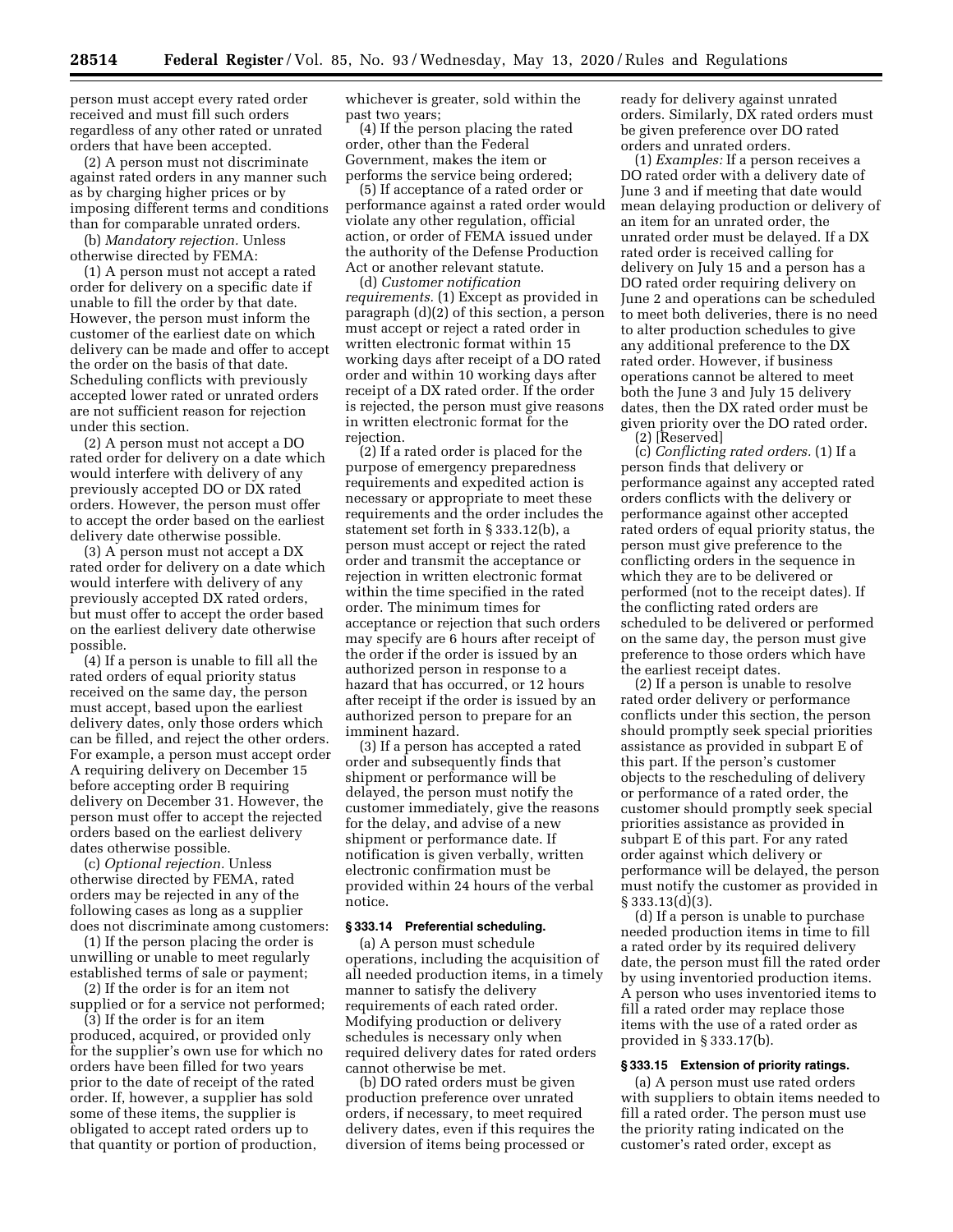otherwise provided in this part or as directed by FEMA.

(b) The priority rating must be included on each successive order placed to obtain items needed to fill a customer's rated order. Therefore, the inclusion of the rating will continue from contractor to subcontractor to supplier throughout the entire supply chain.

(c) A person must use rated orders with suppliers to obtain items needed to fill an emergency preparedness rated order. That person must require acceptance or rejection, and transmission of that acceptance or rejection by the supplier within the time limit stated in the rated order that is being filled.

### **§ 333.16 Changes or cancellations of priority ratings and rated orders.**

(a) The priority rating on a rated order may be changed or cancelled by:

(1) An official action of FEMA; or

(2) Written electronic notification from the person who placed the rated order (including a Delegate Agency).

(b) If an unrated order is amended so as to make it a rated order, or a DO rating is changed to a DX rating, the supplier must give the appropriate preferential treatment to the order as of the date the change is received by the supplier.

(c) An amendment to a rated order that significantly alters a supplier's original production or delivery schedule shall constitute a new rated order as of the date of its receipt. The supplier must accept or reject the amended order according to the provisions of § 333.13.

(d) The following amendments do not constitute a new rated order: A change in shipping destination; A reduction in the total amount of the order; an increase in the total amount of the order which has negligible impact upon deliveries; a minor variation in size or design (prior to the start of production); or a change which is agreed upon between the supplier and the customer.

(e) A person must cancel any rated orders that the person (or a predecessor in interest) has placed with suppliers or cancel the priority ratings on those orders if the person no longer needs the items in those orders to fill a rated order.

(f) A person adding a rating to an unrated order, or changing or cancelling a priority rating must promptly provide written electronic notification to all suppliers to whom the order was sent of the addition, change, or cancellation.

### **§ 333.17 Use of rated orders.**

(a) A person must use rated orders to obtain:

(1) Items which will be physically incorporated into other items to fill rated orders, including that portion of such items normally consumed, or converted into scrap or by-products, in the course of processing;

(2) Containers or other packaging materials required to make delivery of the finished items against rated orders;

(3) Services, other than contracts of employment, needed to fill rated orders; and

(4) MRO needed to produce the finished items to fill rated orders.

(b) A person may use a rated order to replace inventoried items (including finished items) if such items were used to fill rated orders, as follows:

(1) The order must be placed within 90 days of the date of use of the inventory.

(2) A DO rating symbol and the program identification symbol indicated on the customer's rated order must be used on the order. A DX rating symbol may not be used even if the inventory was used to fill a DX rated order.

(3) If the priority ratings on rated orders from one customer or several customers contain different program identification symbols, the rated orders may be combined.

(c) A person may combine DX and DO rated orders from one customer or several customers if the items covered by each level of priority are identified separately and clearly.

(d) *Combining rated and unrated orders.* (1) A person may combine rated and unrated order quantities on one purchase order provided that:

(i) The rated quantities are separately and clearly identified; and

(ii) The elements of a rated order, as required by § 333.12, are included on the order with the statement required in § 333.12(d) modified to read in substance: ''This purchase order contains rated order quantities certified for national defense use, and you are required to follow all the provisions of the Emergency Management Priorities and Allocations System regulations (44 CFR part 333) as it pertains to the rated quantities.''

(2) A supplier must accept or reject the rated portion of the purchase order as provided in § 333.13 and give preferential treatment only to the rated quantities as required by this part. This part may not be used to give preferential treatment to the unrated portion of the order.

(3) Any supplier who believes that rated and unrated orders are being combined in a manner contrary to the intent of this part or in a fashion that causes undue or exceptional hardship may submit a request for adjustment or exception under § 333.70.

(e) A person may place a rated order for the minimum commercially procurable quantity even if the quantity needed to fill a rated order is less than that minimum. However, a person must combine rated orders as provided in paragraph (c) of this section, if possible, to obtain minimum procurable quantities.

(f) A person is not required to place a priority rating on an order for less than one half of the Simplified Acquisition Threshold (as established in the Federal Acquisition Regulation (FAR)) (see 48 CFR 2.101) or in other authorized acquisition regulatory or management systems, provided that delivery can be obtained in a timely fashion without the use of the priority rating.

### **§ 333.18 Limitations on placing rated orders.**

(a) *General limitations on placing rated orders.* A person may not place a DO or DX rated order pursuant to this part unless the person is in receipt of a rated order, has been explicitly authorized to do so by FEMA or a Delegate Agency or is otherwise permitted to do so by this part.

(b) *Specific limitations on placing rated orders.* Rated orders may not be used to obtain:

(1) Delivery on a date earlier than needed;

(2) A greater quantity of the item than needed, except to obtain a minimum procurable quantity. Separate rated orders may not be placed solely for the purpose of obtaining minimum procurable quantities on each order if the minimum procurable quantity would be sufficient to cover more than one rated order;

(3) Items in advance of the receipt of a rated order, except as specifically authorized by FEMA (see § 333.21(c) for information on obtaining authorization for a priority rating in advance of a rated order); or

(4) Any of the following items unless specific priority rating authority has been obtained from FEMA, a Delegate Agency, or the Department of Commerce:

(i) Items for plant improvement, expansion, or construction, unless they will be physically incorporated into a construction project covered by a rated order; or

(ii) Production or construction equipment or items to be used for the manufacture of production equipment (for information on requesting priority rating authority, see § 333.21).

(5) Any items related to the development of chemical or biological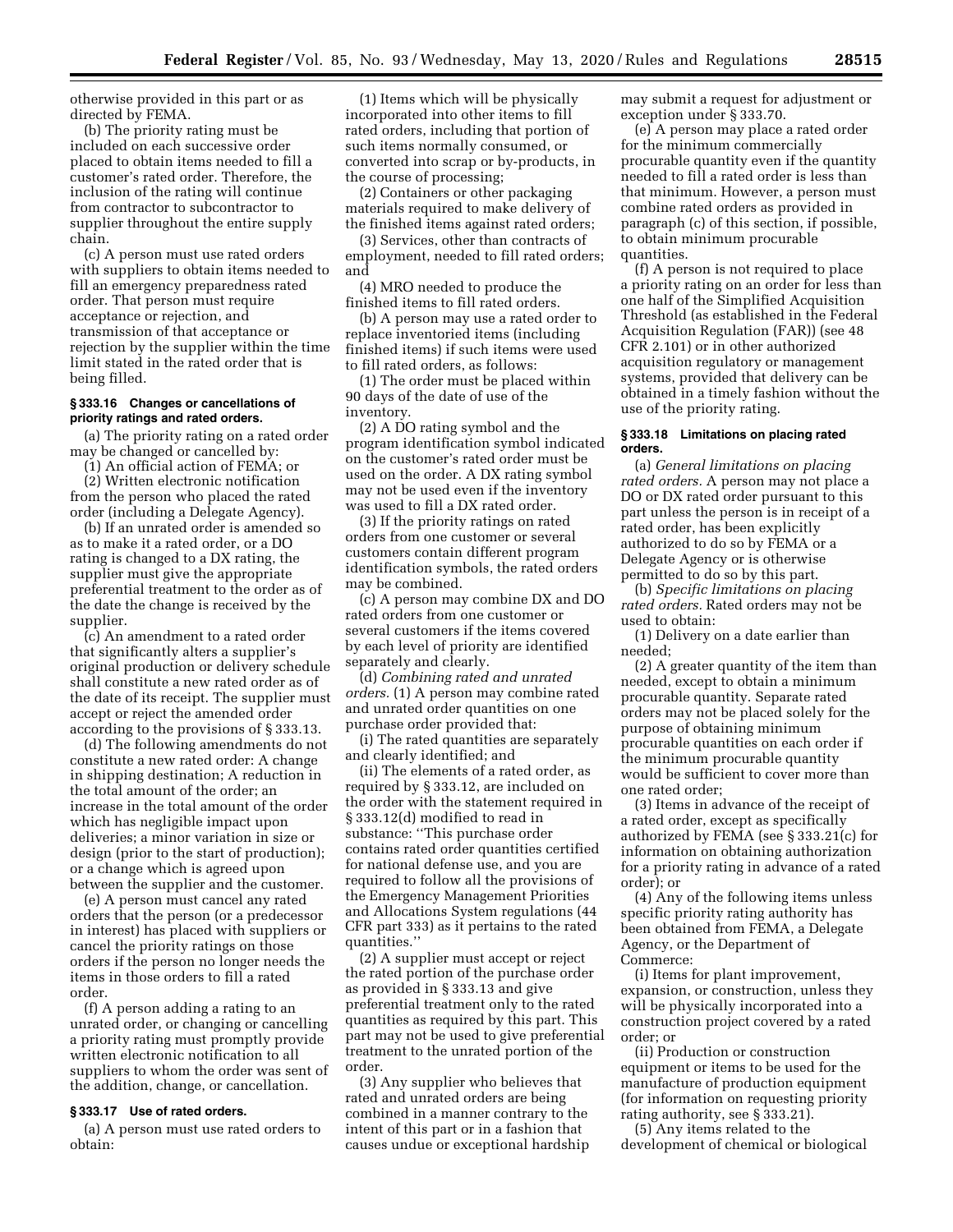warfare capabilities or the production of chemical or biological weapons, unless such development or production has been authorized by the President or the Secretary of Defense.

# **§ 333.19 Special provisions applicable to rated orders for third parties.**

(a) The provisions of this part apply to rated orders placed by FEMA or a Delegate Agency to facilitate sales to third parties, regardless of the nature of their relationship to the Federal Government, unless otherwise specified.

(b) Where FEMA or a Delegate Agency has placed a rated order to facilitate a sale to a third party, the third party is responsible for satisfying the applicable terms of sale and payment. The Federal Government shall not be liable for any failure to meet the terms of sale or payment.

(c) If a third party is unable to satisfy the applicable terms of sale or payment, FEMA or the Delegate Agency may amend or cancel the rated order pursuant to § 333.16 of this part. If FEMA or the Delegate Agency amend the rated order to provide that delivery shall be made to FEMA, the Delegate Agency, or another third party instead of the original third party, and the amendment shall not constitute a new rated order.

## **Subpart E—Special Priorities Assistance**

### **§ 333.20 General provisions.**

(a) EMPAS is designed to be largely self-executing. However, if production or delivery problems arise, a person should immediately contact FEMA (or the Delegate Agency, as appropriate) for special priorities assistance pursuant to §§ 333.20 through 333.24 and as directed by § 333.83. If FEMA (or the Delegate Agency, as appropriate) is unable to resolve the problem or to authorize the use of a priority rating and believes additional assistance is warranted, FEMA (or the Delegate Agency, as appropriate) may forward the request to another resource agency, as appropriate, for action. Special priorities assistance is a service provided to alleviate problems.

(b) Special priorities assistance can be provided for any reason consistent with this part, such as assisting in obtaining timely deliveries of items needed to satisfy rated orders or authorizing the use of priority ratings on orders to obtain items not otherwise ratable under this part. Special priorities assistance may also be used to request rating authority for items that are not normally eligible for priority treatment.

(c) A request for special priorities assistance or priority rating authority may be submitted on FEMA Form 009– 0–142 (OMB control number 1660– NW122) to FEMA. Form 009–0–142 may be obtained from the Delegate Agency or from FEMA.

### **§ 333.21 Requests for priority rating authority.**

(a) If a rated order is likely to be delayed because a person is unable to obtain items not normally rated under this part, the person may request the authority to use a priority rating in ordering the needed items.

(b) *Rating authority for production or construction equipment.* (1) A request for priority rating authority for production or construction equipment, if needed, must be submitted to the U.S. Department of Commerce on Form BIS– 999.

(2) When the use of a priority rating is authorized for the procurement of production or construction equipment, a rated order may be used either to purchase or to lease such equipment. However, in the latter case, the equipment may be leased only from a person engaged in the business of leasing such equipment or from a person willing to lease rather than sell.

(c) *Rating authority in advance of a rated prime contract.* (1) In certain cases, and upon specific request, FEMA, in order to promote the national defense, may authorize a person to place a priority rating on an order to a supplier in advance of the issuance of a rated prime contract. In these instances, the person requesting advance rating authority must obtain sponsorship of the request from FEMA or the appropriate Delegate Agency. The person shall also assume any business risk associated with the placing of rated orders if these orders have to be cancelled in the event the rated prime contract is not issued.

(2) The person must state the following in the request: ''It is understood that the authorization of a priority rating in advance of our receiving a rated prime contract from FEMA (or a Delegate Agency) and our use of that priority rating with our suppliers in no way commits the Delegate Agency, FEMA, or any other Federal Government agency to enter into a contract or order or to expend funds. Further, we understand that the Federal Government shall not be liable for any cancellation charges, termination costs, or other damages that may accrue if a rated prime contract is not eventually placed and, as a result, we must subsequently cancel orders placed with the use of the priority rating authorized as a result of this request.''

(3) In reviewing requests for rating authority in advance of a rated prime contract, FEMA will consider, among other things, the following criteria:

(i) The probability that the prime contract will be awarded;

(ii) The impact of the resulting rated orders on suppliers and on other authorized programs;

(iii) Whether the contractor is the sole source;

(iv) Whether the item being produced has a long lead time; and

(v) The time period for which the rating is being requested.

(4) FEMA may require periodic reports on the use of the rating authority granted under paragraph (c) of this section.

(5) If a rated prime contract is not issued, the person must promptly notify all suppliers who have received rated orders pursuant to the advance rating authority that the priority rating on those orders is cancelled.

### **§ 333.22 Examples of assistance.**

(a) While special priorities assistance may be provided for any reason in support of this part, it is usually provided in situations where:

(1) A person is experiencing difficulty in obtaining delivery against a rated order by the required delivery date; or

- (2) A person cannot locate a supplier
- for an item needed to fill a rated order. (b) Other examples of special

priorities assistance include:

(1) Ensuring that rated orders receive preferential treatment by suppliers;

(2) Resolving production or delivery conflicts between various rated orders;

(3) Assisting in placing rated orders with suppliers;

(4) Verifying the urgency of rated orders; and

(5) Determining the validity of rated orders.

# **§ 333.23 Criteria for assistance.**

Requests for special priorities assistance should be timely, *i.e.,* the request must be submitted promptly and in enough time for FEMA or the Delegate Agency to effect a meaningful resolution to the problem, and must establish that:

(a) There is an urgent need for the item; and

(b) The applicant has made a reasonable effort to resolve the problem.

### **§ 333.24 Instances where assistance will not be provided.**

Special priorities assistance is provided at the discretion of FEMA or the Delegate Agency when it is determined that such assistance is warranted to meet the objectives of this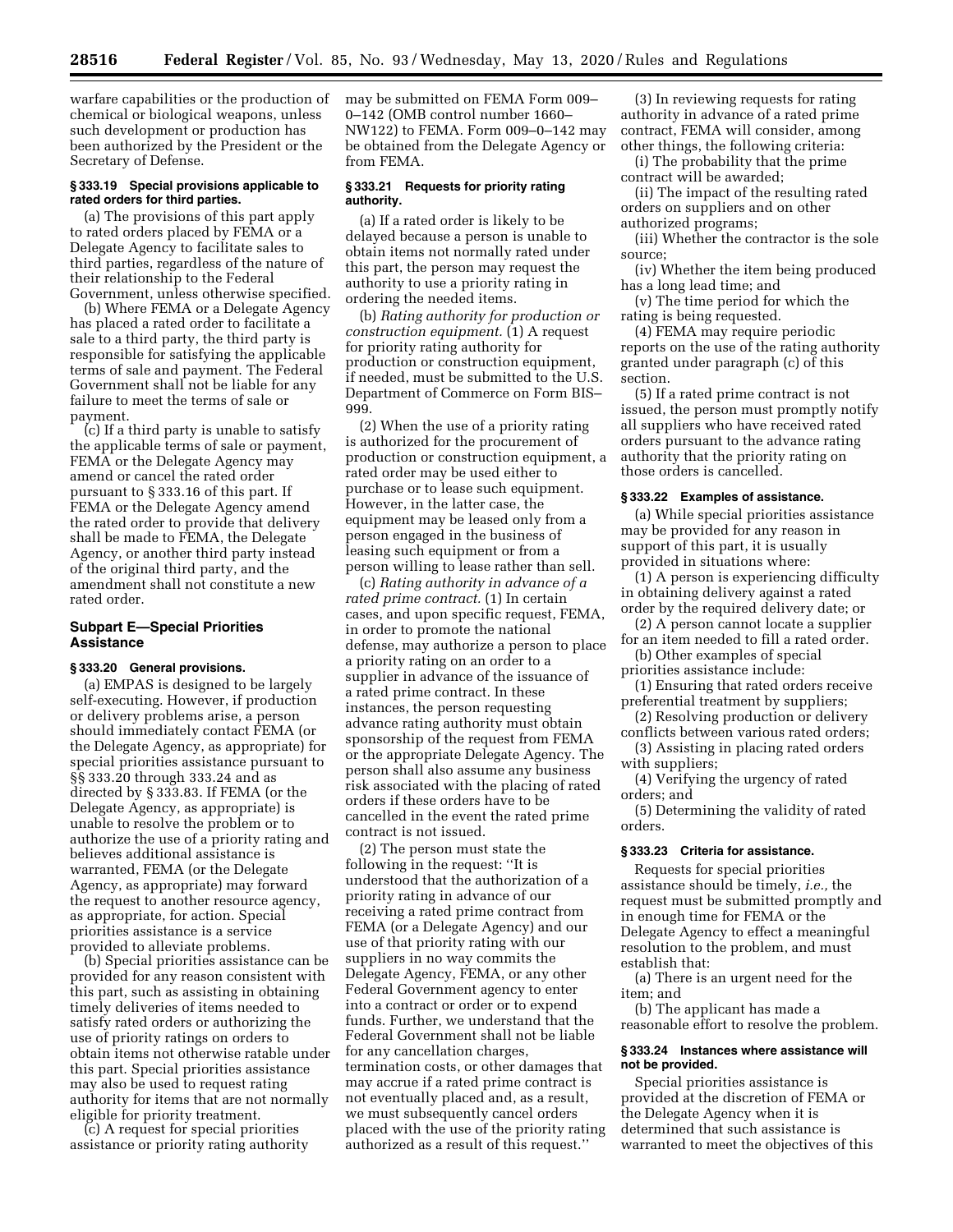part. Examples where assistance may not be provided include situations when a person is attempting to:

(a) Secure a price advantage;

(b) Obtain delivery prior to the time required to fill a rated order;

(c) Gain competitive advantage; (d) Disrupt an industry apportionment program in a manner designed to provide a person with an unwarranted share of scarce items; or

(e) Overcome a supplier's regularly established terms of sale or conditions of doing business.

# **Subpart F—Allocation Actions**

## **§ 333.30 Policy.**

(a) Allocation orders will:

(1) Be used only when there is insufficient supply of a material, service, or facility to satisfy national defense requirements through the use of the priorities authority or when the use of the priorities authority would cause a severe and prolonged disruption in the supply of materials, services, or facilities available to support normal U.S. economic activities; and

(2) Not be used to ration materials or services at the retail level.

(b) Allocation orders, when used, will be distributed equitably among the suppliers of the materials, services, or facilities being allocated and not require any person to relinquish a disproportionate share of the civilian market.

(c) When a hazard has occurred or is imminent, an allocation order may be used without regard to paragraphs (a) and (b) of this section whenever it is deemed by the Administrator to be necessary or appropriate to promote the national defense.

### **§ 333.31 General procedures.**

Before FEMA uses its allocations authority to address a supply problem within its resource jurisdiction, it will develop a plan that includes:

(a) A copy of the written determination that the program or programs that would be supported by the allocation action are necessary or appropriate to promote the national defense;

(b) A detailed description of the situation to include any unusual events or circumstances that have created the requirement for an allocation action;

(c) A statement of the specific objective(s) of the allocation action;

(d) A list of the materials, services, or facilities to be allocated;

(e) A list or description of the sources of the materials, services, or facilities that will be subject to the allocation action;

(f) A detailed description of the provisions that will be included in the allocation orders, including the type(s) of allocation orders, the percentages or quantity of capacity or output to be allocated for each purpose, and the duration of the allocation action (*e.g.,*  anticipated start and end dates);

(g) An evaluation of the impact of the proposed allocation action on the civilian market; and

(h) Proposed actions, if any, to mitigate disruptions to civilian market operations.

### **§ 333.32 Controlling the general distribution of a material in the civilian market.**

No allocation action by FEMA may be used to control the general distribution of a material in the civilian market unless the President, the Administrator, or another official with lawful authority under section 101(b) of the Act has made a written finding that:

(a) Such material is a scarce and critical material essential to the national defense, and

(b) The requirements of the national defense for such material cannot otherwise be met without creating a significant dislocation of the normal distribution of such material in the civilian market to such a degree as to create appreciable hardship.

## **§ 333.33 Types of allocation orders.**

There are three types of allocation orders available for communicating allocation actions.

(a) *Set-aside.* A set-aside is an official action that requires a person to reserve materials, services, or facilities capacity in anticipation of the receipt of rated orders.

(b) *Directive.* A directive is an official action that requires a person to take or refrain from taking certain actions in accordance with its provisions. For example, a directive can require a person to: Stop or reduce production of an item; prohibit the use of selected materials, services, or facilities; or divert the use of materials, services, or facilities from one purpose to another.

(c) *Allotment.* An allotment is an official action that specifies the maximum quantity of a material, service, or facility authorized for a specific use to promote the national defense.

### **§ 333.34 Elements of an allocation order.**

Allocation orders may be issued directly to the affected persons or by constructive notice through publication in the **Federal Register**. This section describes the elements that each order must include.

(a) *Elements to be included in all allocation orders.* 

(1) A detailed description of the required allocation action(s), including its relationship to previously or subsequently received DX rated orders, DO rated orders, and unrated orders.

(2) Specific start and end calendar dates for each required allocation action.

(b) *Elements to be included in orders issued directly to affected persons.* 

(1) A statement that reads in substance: ''This is an allocation order certified for national defense use. [Insert the name of the person receiving the order] is required to comply with this order, in accordance with the provisions of the Emergency Management Priorities and Allocations System regulations (44 CFR part 333), which is part of the Federal Priorities and Allocations System.''

(2) The written signature on a manually placed order, or the digital signature or name on an electronically placed order, of the FEMA Administrator.

(c) *Elements to be included in an allocation order that gives constructive notice through publication in the Federal Register* (1) A statement that reads in substance: ''This is an allocation order certified for national defense use. [Insert the name(s) of the person(s) to whom the order applies or a description of the class of persons to whom the order applies] is (are) required to comply with this order, in accordance with the provisions of the Emergency Management Priorities and Allocations System regulations (44 CFR part 333), which is part of the Federal Priorities and Allocations System.''

(2) The order must be signed by the FEMA Administrator.

### **§ 333.35 Mandatory acceptance of an allocation order.**

(a) Except as otherwise specified in this section, a person must accept and comply with every allocation order received.

(b) A person must not discriminate against an allocation order in any manner such as by charging higher prices for materials, services, or facilities covered by the order or by imposing terms and conditions for contracts and orders involving allocated materials, services, or facilities that differ from the person's terms and conditions for contracts and orders for the materials, services, or facilities prior to receiving the allocation order.

(c) If a person is unable to comply fully with the required action(s) specified in an allocation order, the person must notify FEMA immediately,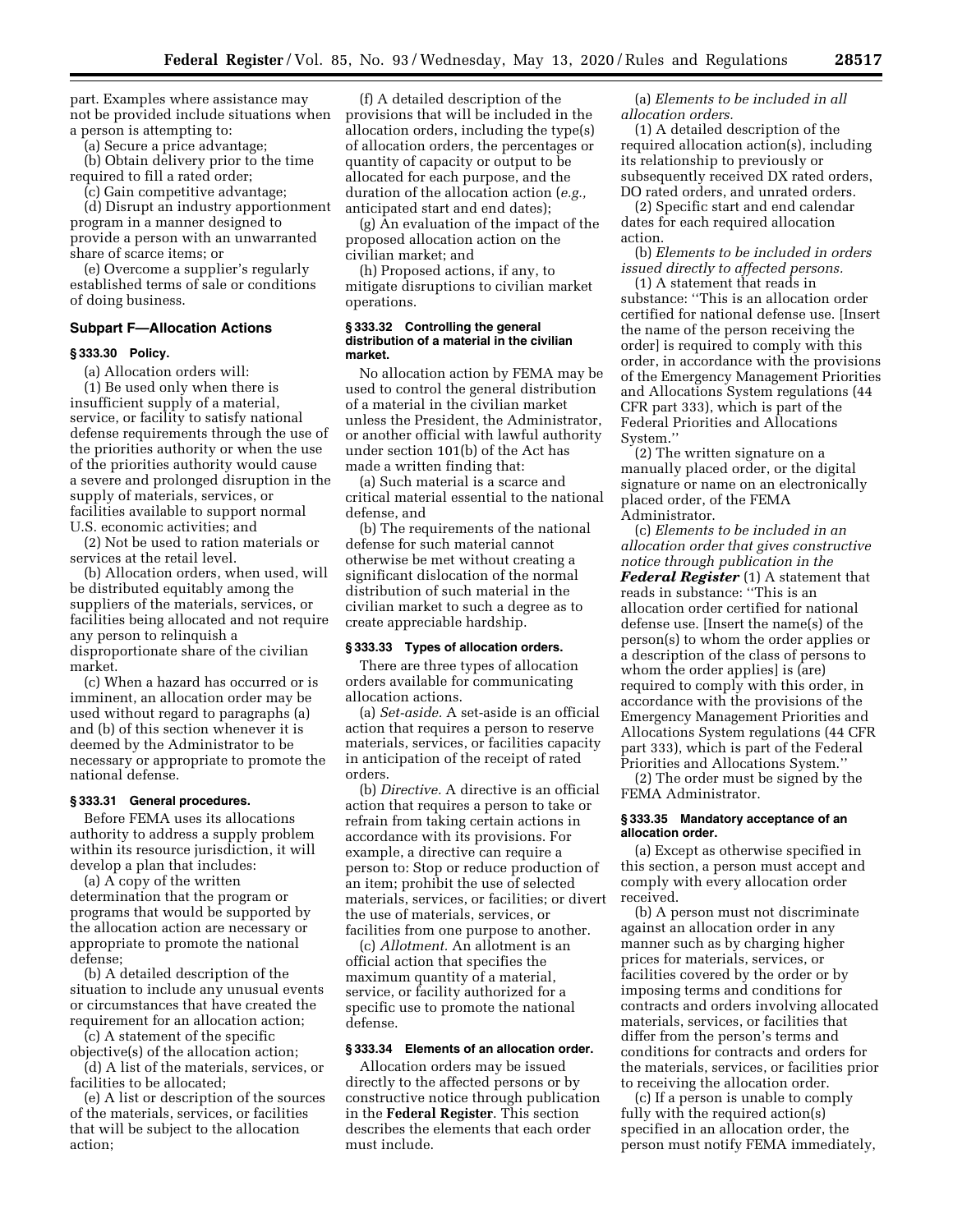explain the extent to which compliance is possible, and give the reasons why full compliance is not possible. If notification is given verbally, written, electronic confirmation must be provided within 24 hours. Such notification does not release the person from complying with the order to the fullest extent possible, until the person is notified by FEMA that the order has been changed or cancelled.

## **§ 333.36 Changes or cancellations of allocation orders.**

An allocation order may be changed or cancelled by an official action from FEMA. Notice of such changes or cancellations may be provided directly to persons to whom the order being cancelled or modified applies or constructive notice may be provided by publication in the **Federal Register**.

## **Subpart G—[Reserved]**

## **Subpart H—Official Actions**

## **§ 333.50 General provisions.**

(a) FEMA may, from time-to-time, take specific official actions to implement or enforce the provisions of this part.

(b) Some of these official actions (rating authorizations and letters and memoranda of understanding) are discussed in this subpart. Official actions that pertain to compliance (administrative subpoenas, demands for information, and inspection authorizations) are discussed in § 333.61(c). Directives are discussed in § 333.52.

### **§ 333.51 Rating authorizations.**

(a) A rating authorization is an official action granting specific priority rating authority that:

(1) Permits a person to place a priority rating on an order for an item not normally ratable under this part; or

(2) Authorizes a person to modify a priority rating on a specific order or series of contracts or orders.

(b) To request priority rating authority, see § 333.21.

### **§ 333.52 Directives.**

(a) A directive is an official action which requires a person to take or refrain from taking certain actions in accordance with its provisions.

(b) A person must comply with each directive issued. However, a person may not use or extend a directive to obtain any items from a supplier, unless expressly authorized to do so in the directive.

(c) A priorities directive takes precedence over all DX-rated orders, DO-rated orders, and unrated orders

previously or subsequently received, unless a contrary instruction appears in the directive.

(d) An allocations directive takes precedence over all priorities directives, DX-rated orders, DO-rated orders, and unrated orders previously or subsequently received, unless a contrary instruction appears in the directive.

### **§ 333.53 Letters and memoranda of understanding.**

(a) A letter or memorandum of understanding is an official action, which may be issued electronically, to resolve special priorities assistance cases to reflect an agreement reached by all parties (FEMA, the Department of Commerce (if applicable), a Delegate Agency (if applicable), the supplier, and the customer).

(b) A letter or memorandum of understanding is not used to alter scheduling between rated orders, to authorize the use of priority ratings, to impose restrictions under this part, or to take other official actions. Rather, letters or memoranda of understanding are used to confirm production or shipping schedules which do not require modifications to other rated orders.

## **Subpart I—Compliance**

## **§ 333.60 General provisions.**

(a) Compliance actions may be taken for any reason necessary or appropriate to the enforcement or the administration of the Defense Production Act and related statutes, this part, or an official action. Compliance actions include audits, investigations, or other inquiries and FEMA may utilize other official actions, such as administrative subpoenas, demands for information, and inspection authorizations as part of the compliance actions under this part.

(b) Any person who places or receives a rated order or an allocation order must comply with the provisions of this part.

(c) Willful violation of any of the provisions of Title I or section 705 of the Defense Production Act and other applicable statutes, this part, or an official action of FEMA, is a criminal act, punishable as provided in the Defense Production Act and other applicable statutes, and as set forth in § 333.64 of this part.

#### **§ 333.61 Audits and investigations.**

(a) Audits and investigations are official actions involving the examination of books, records, documents, other writings and information to ensure that the provisions of the Defense Production Act and other applicable statutes, this part, and official actions have been properly followed. An audit or

investigation may also include interviews and a systems evaluation to detect problems or failures in the implementation of this part.

(b) When undertaking an audit, investigation, or other inquiry, FEMA must:

(1) Define the scope and purpose in the official action given to the person under investigation, and

(2) Have ascertained that the information sought, or other adequate and authoritative data are not available from any Federal or other responsible agency.

(c) In administering this part, FEMA may issue the following documents, which constitute official actions:

(1) *Administrative subpoenas.* An administrative subpoena requires a person to appear as a witness before an official designated by FEMA to testify under oath on matters of which that person has knowledge relating to the enforcement or the administration of the Defense Production Act and other applicable statutes, this part, or official actions. An administrative subpoena may also require the production of books, papers, records, documents and physical objects or property.

(2) *Demand for information.* A demand for information requires a person to furnish to a duly authorized representative of FEMA any information necessary or appropriate to the enforcement or the administration of the Defense Production Act and other applicable statutes, this part, or official actions.

(3) *Inspection authorizations.* An inspection authorization requires a person to permit a duly authorized representative of FEMA to interview the person's employees or agents; to inspect books, records, documents, other writings and information, including electronically-stored information, in the person's possession or control at the place where that person usually keeps them or otherwise; and to inspect a person's property when such interviews and inspections are necessary or appropriate to the enforcement or the administration of the Defense Production Act and related statutes, this part, or official actions.

(d) The production of books, records, documents, other writings and information will not be required at any place other than where they are usually kept if, prior to the return date specified in the administrative subpoena or demand for information, a duly authorized official of FEMA is furnished with copies of such material that are certified under oath to be true copies. As an alternative, a person may enter into a stipulation with a duly authorized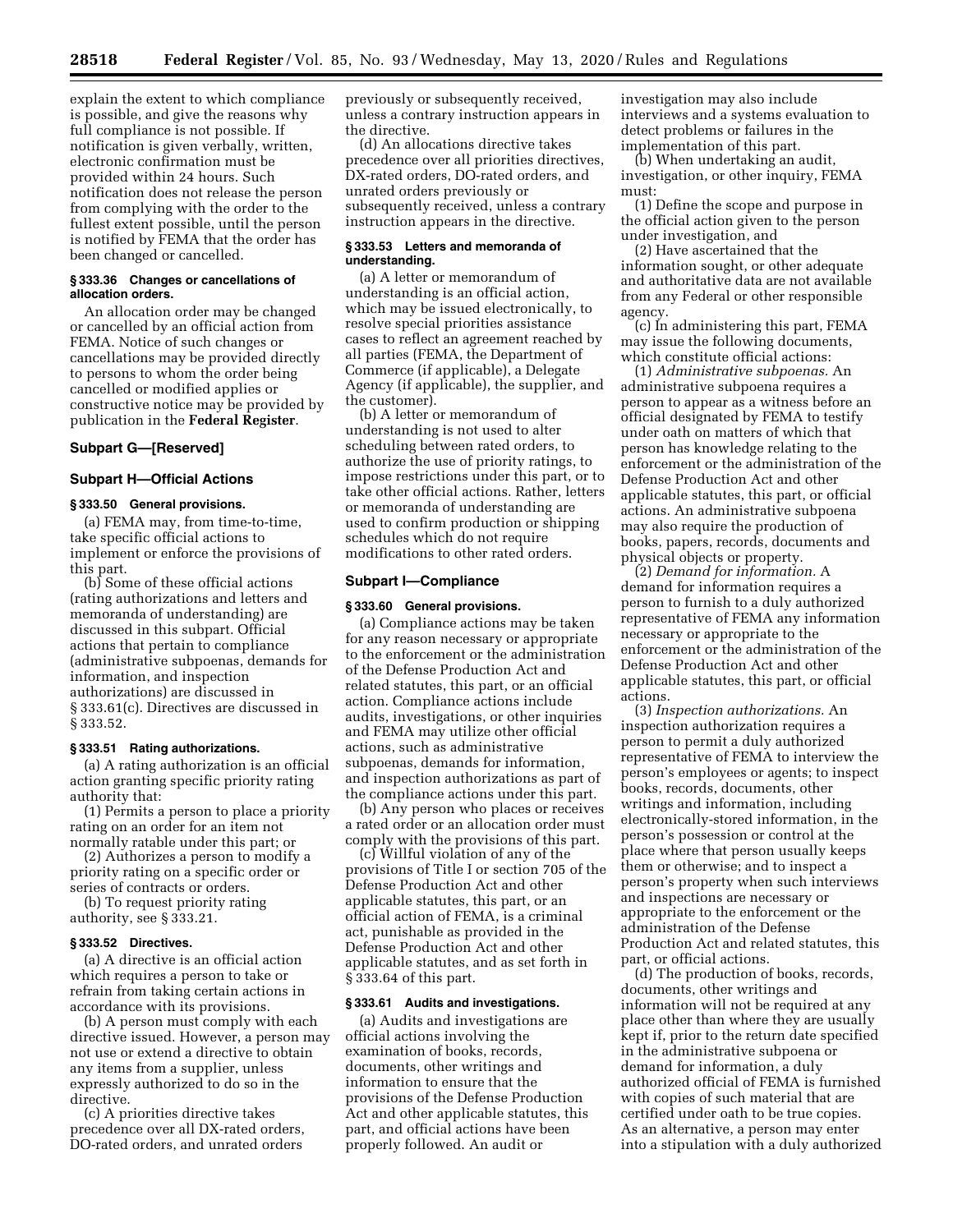official of FEMA as to the content of the material.

(e) An administrative subpoena, demand for information, or inspection authorization must include the name, title, or official position of the person to be served, the evidence sought to be adduced, and its general relevance to the scope and purpose of the audit, investigation, or other inquiry. If employees or agents are to be interviewed; if books, records, documents, other writings, or information are to be produced; or if property is to be inspected; the administrative subpoena, demand for information, or inspection authorization will describe them with particularity.

(f) Service of documents must be made in the following manner:

(1) Service of a demand for information or inspection authorization must be made personally, or by certified mail—return receipt requested at the person's last known address. Service of an administrative subpoena must be made personally. Personal service may also be made by leaving a copy of the document with someone at least 18 years of age at the person's last known dwelling or place of business. When a hazard has occurred or is imminent, service of a demand for information or inspection authorization may additionally be made by written electronic communication.

(2) Service upon other than an individual may be made by serving a partner, corporate officer, or a managing or general agent authorized by appointment or by law to accept service of process. If an agent is served, a copy of the document must be mailed to the person named in the document.

(3) Any individual 18 years of age or older may serve an administrative subpoena, demand for information, or inspection authorization. When personal service is made, the individual making the service shall prepare an affidavit as to the manner in which service was made and the identity of the person served, and return the affidavit, and in the case of subpoenas, the original document, to the issuing officer. In case of failure to make service, the reasons for the failure must be stated on the original document.

### **§ 333.62 Compulsory process.**

(a) If a person refuses to permit a duly authorized representative of FEMA to have access to any premises or source of information necessary to the administration or enforcement of the Defense Production Act and other applicable statutes, this part, or official actions, FEMA may seek compulsory process. Compulsory process means the

institution of appropriate legal action, including *ex parte* application for an inspection warrant or its equivalent, in any forum of appropriate jurisdiction.

(b) Compulsory process may be sought in advance of an audit, investigation, or other inquiry, if, in the judgment of the Administrator, in consultation with the FEMA Chief Counsel, there is reason to believe that a person will refuse to permit an audit, investigation, or other inquiry, or that other circumstances exist which make such process desirable or necessary.

### **§ 333.63 Notification of failure to comply.**

(a) At the conclusion of an audit, investigation, or other inquiry, or at any other time, FEMA may inform the person in writing where compliance with the requirements of the Defense Production Act and other applicable statutes, this part, or an official action were not met.

(b) In cases where FEMA determines that a person, either willingly or inadvertently, has failed to comply with the provisions of the Defense Production Act and other applicable statutes, this part, or an official action, the person may be informed in writing of the particulars involved and the corrective action to be taken. Failure to take corrective action may then be construed as a willful violation of the Defense Production Act and other applicable statutes, this part, or an official action.

## **§ 333.64 Violations, penalties, and remedies.**

(a) Willful violation of the provisions of Title I or Sections 705 or 707 of the Defense Production Act, this part, or an official action, is a crime and upon conviction, a person may be punished by fine or imprisonment, or both. The maximum penalty provided by the Defense Production Act is a \$10,000 fine, or one year in prison, or both.

(b) The government may also seek an injunction from a court of appropriate jurisdiction to prohibit the continuance of any violation of, or to enforce compliance with, the Defense Production Act and other applicable statutes, this part, or an official action.

(c) In order to secure the effective enforcement of the Defense Production Act and other applicable statutes, this part, and official actions, the following are prohibited (see section 705 of the Defense Production Act; see also, for example, sections 2 and 371 of Title 18 United States Code):

(1) No person may solicit, influence, or permit another person to perform any act prohibited by, or to omit any act required by, the Defense Production Act

and other applicable statutes, this part, or an official action.

(2) No person may conspire or act in concert with any other person to perform any act prohibited by, or to omit any act required by, the Defense Production Act and other applicable statutes, this part, or an official action.

(3) No person shall deliver any item if the person knows or has reason to believe that the item will be accepted, redelivered, held, or used in violation of the Defense Production Act and other applicable statutes, this part, or an official action. In such instances, the person must immediately notify FEMA that, in accordance with this section, delivery has not been made.

### **§ 333.65 Compliance conflicts.**

If compliance with any provision of the Defense Production Act and other applicable statutes, this part, or an official action would prevent a person from filling a rated order or from complying with another provision of the Defense Production Act, this part, or an official action, the person must immediately notify FEMA for resolution of the conflict.

## **Subpart J—Adjustments, Exceptions, and Appeals**

## **§ 333.70 Adjustments or exceptions.**

(a) A person may submit a request to FEMA for an adjustment or exception on the ground that:

(1) A provision of this part or an official action results in an undue or exceptional hardship on that person not suffered generally by others in similar situations and circumstances; or

(2) The consequence of following a provision of this part or an official action is contrary to the intent of the Defense Production Act, other applicable statutes, or this part.

(b) Each request for adjustment or exception must be in writing and contain a complete statement of all the facts and circumstances related to the provision of this part or official action from which adjustment is sought and a full and precise statement of the reasons why relief should be provided.

(c) The submission of a request for adjustment or exception shall not relieve any person from the obligation of complying with the provisions of this part or official action in question while the request is being considered unless such interim relief is granted in writing by FEMA.

(d) A decision of FEMA under this section may be appealed to the Administrator. (For information on the appeal procedure, see § 333.71.)